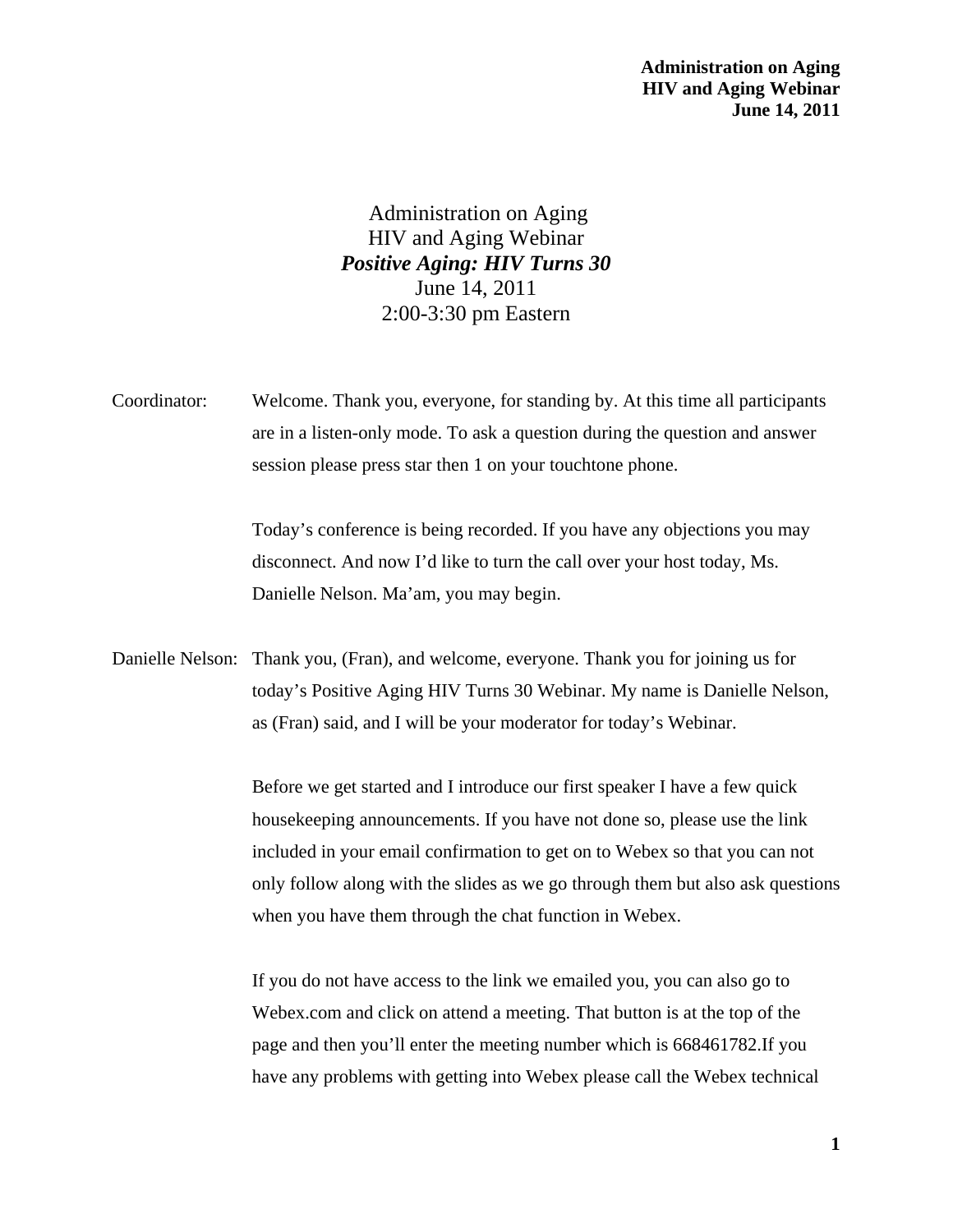support at 1-866-569-3239. Again that number for the Webex technical support is 1-866-569-3239.

As (Fran) mentioned, all participants are in the listen-only mode. However you're welcome to ask your questions throughout the course of this Webinar. There are two ways that you can ask questions. The first is through Webex using the chat function. You can enter your questions and I will sort through them and answer them the best that I can throughout as well as at the end of the presentations.

In addition, after our final speaker we will offer you a chance to ask your question through the audio line. When that time comes (Fran) will give you instructions as how to queue up to ask your questions.

It there are any questions that can't be answered during the course of this Webinar we will follow up to be sure that we get those questions answered. If you think of anything after the Webinar you can also email them to us at my email address which is [danielle.nelson@aoa.hhs.gov](mailto:anielle.nelson@aoa.hhs.gov) and that will be at the end of the slides as well, that email as well as the speaker email addresses will be included in the final PowerPoint slide of today's presentation.

As (Fran) mentioned we are recording this Webinar. We will post the recording, this PowerPoint slides and a transcript of this Webinar on the AOA Web site. That's [www.aoa.gov.](http://www.aoa.gov/) It will be up as soon as possible by the end of this week.

As we get started I'd like to say - black or white, gay or straight, the face that most Americans imagine when they think about HIV and AIDS isn't particularly wrinkled. Yet 15% of all new cases of HIV are occurring amongst people who have lived over half a century and beyond.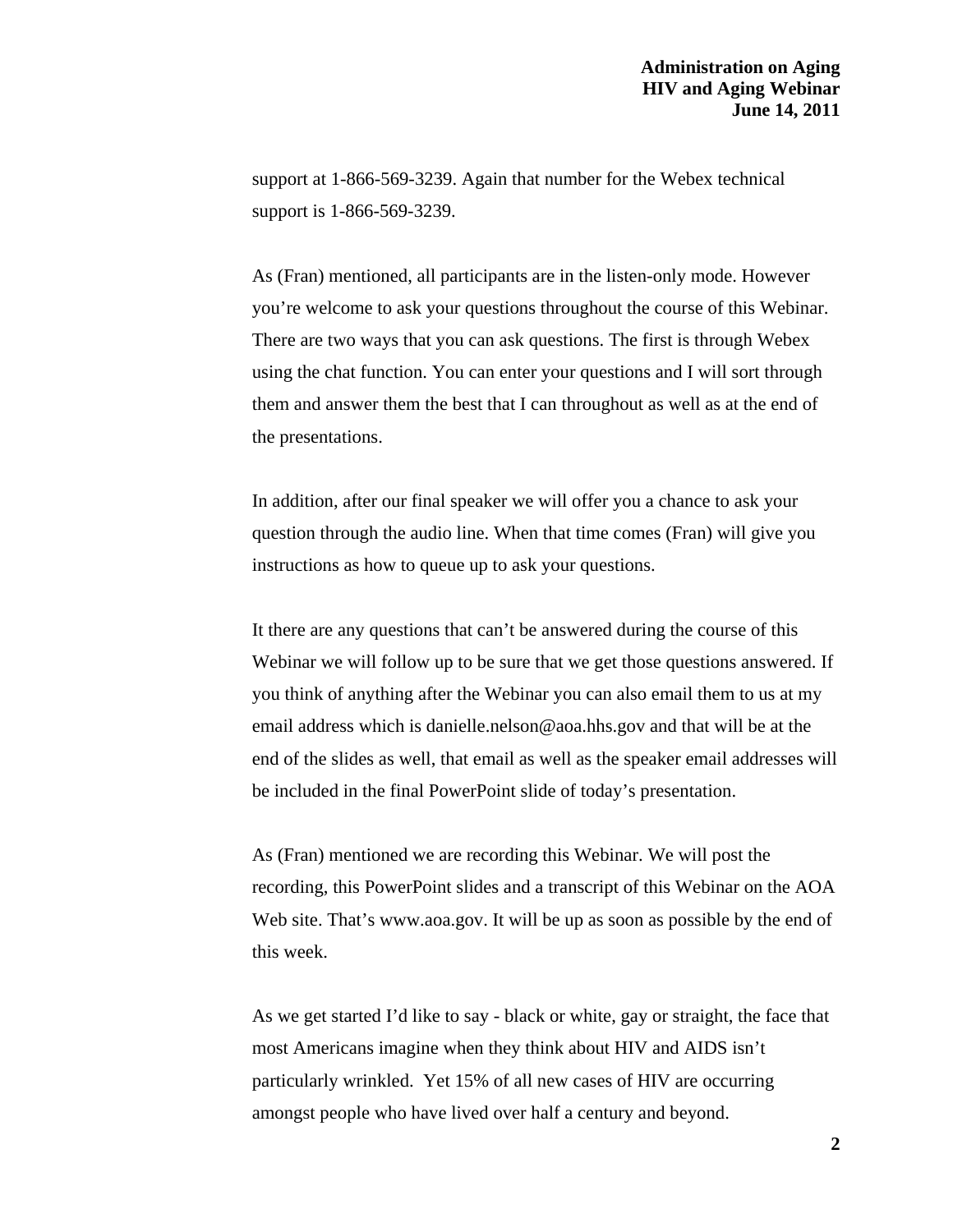With the advent of the 21st Century HIV prevention and treatment have become important issues to older Americans. That being said, who better to get things started for today's Webinar about HIV in Aging than the Assistant Secretary for Aging at the U.S. Department of Health and Human Services? I'd like to now introduce Ms. Kathy Greenlee.

Kathy Greenlee: Thank you, Danielle, for the introduction and welcome, everybody on the call, a significant number of participants as well as the presenters. We are very pleased of your interest and I'd also like to thank the AOA staff who've been working so hard to put on the Webinar.

> We know that the Webinar helps us acknowledge here at Health and Human Services the 30th anniversary since the first case of HIV was diagnosed in this country. And for us to move forward and work on the issue of older adults and HIV we really need the help and support of both the private sector and the public sector so we can raise awareness about prevention and testing as well as the treatment needs of aging populations.

> Our role at the Administration on Aging in particular is to be part of the implementation plan for the national strategy on HIV/AIDS and to continue to help our partners here at the federal level develop a plan that focuses on older adults and HIV.

> In the last 30 years we've learned a lot and we can draw upon that knowledge as we work to educate the aging network which includes state and area agencies on aging, local providers and we need to work with the entire network to focus on the critical importance of educating older adults about HIV prevention as well as informing people about the complexities of treatment for older adults.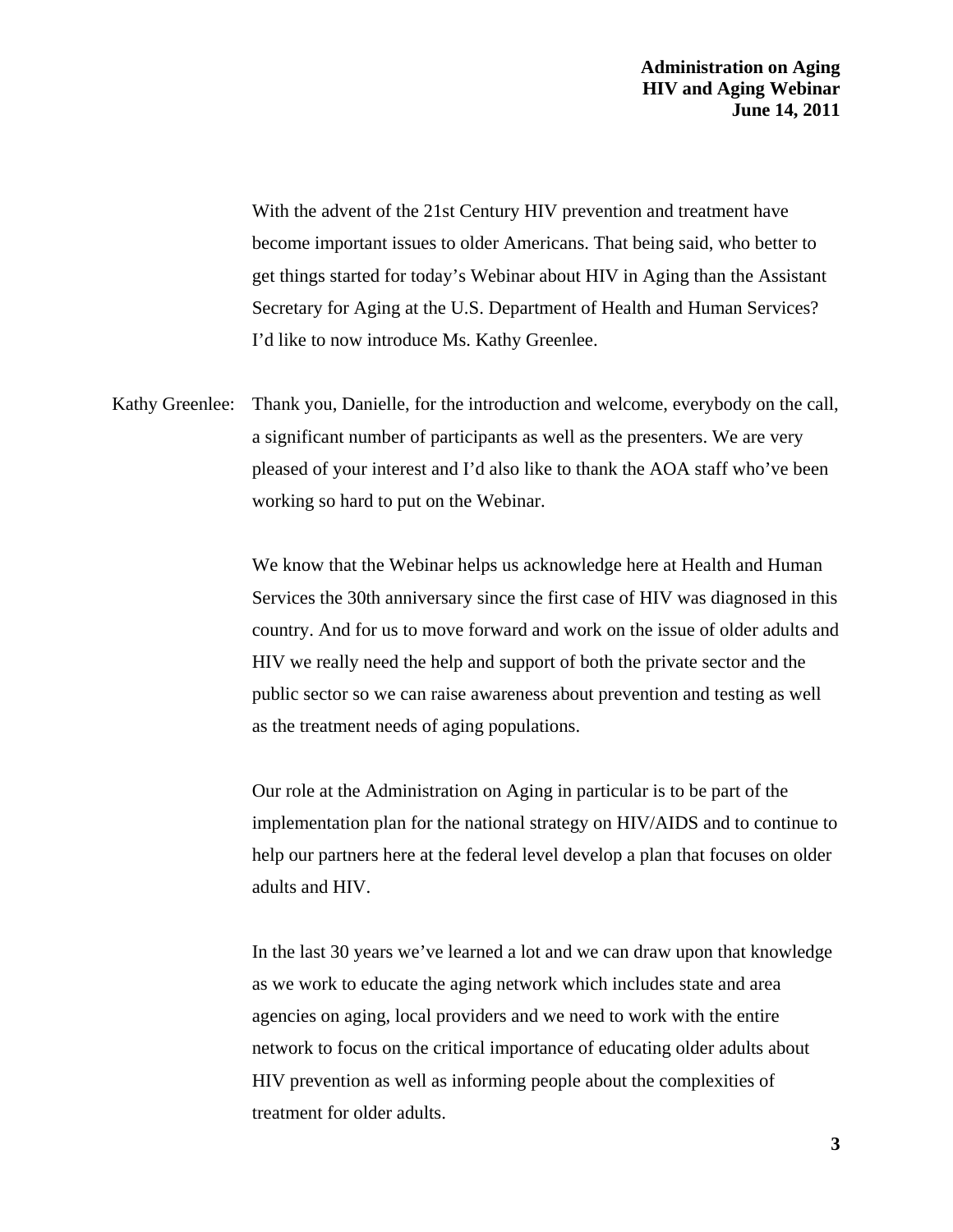We have a number of good partners. Some of them are participating today. SAGE of course, the National Resource Center for LGBT Aging. We work with other populations that focus on other resource centers and organizations that focus on high incidents of population such as the National Caucus and Center for Black Aging and the National Association for Hispanic Elderly.

We really encourage you, both the participants on the call as well as the presenters, to stay engaged with us and communicate with us so that we can bring to the field the best conversation and information as we work with the network and provide services to older people in all settings who are living with HIV.

It's an interesting challenge. I had the opportunity to speak about older adults and HIV at a White House event and said, you know, we've tackled quite a lot to deal with sexual activity, HIV in Aging all in the same kind of initiative. Each of those particular issues are challenging enough separately let alone needing to address them all at the same time. So it will take all of us to bring this matter forward and continue to focus on the support that we can provide.

I wanted to just end and tell you that I remember 30 years ago. I remember when AIDS and HIV were first recognized and diagnosed in this country and the impact it had in that particular time on the LGBT community although I understand it's broader.

When I came to Washington two years ago I had the chance to talk to my staff about elder adults and HIV and I just wanted to share with you, as we kick off the call, my own reaction 30 years later when I started looking at the issue.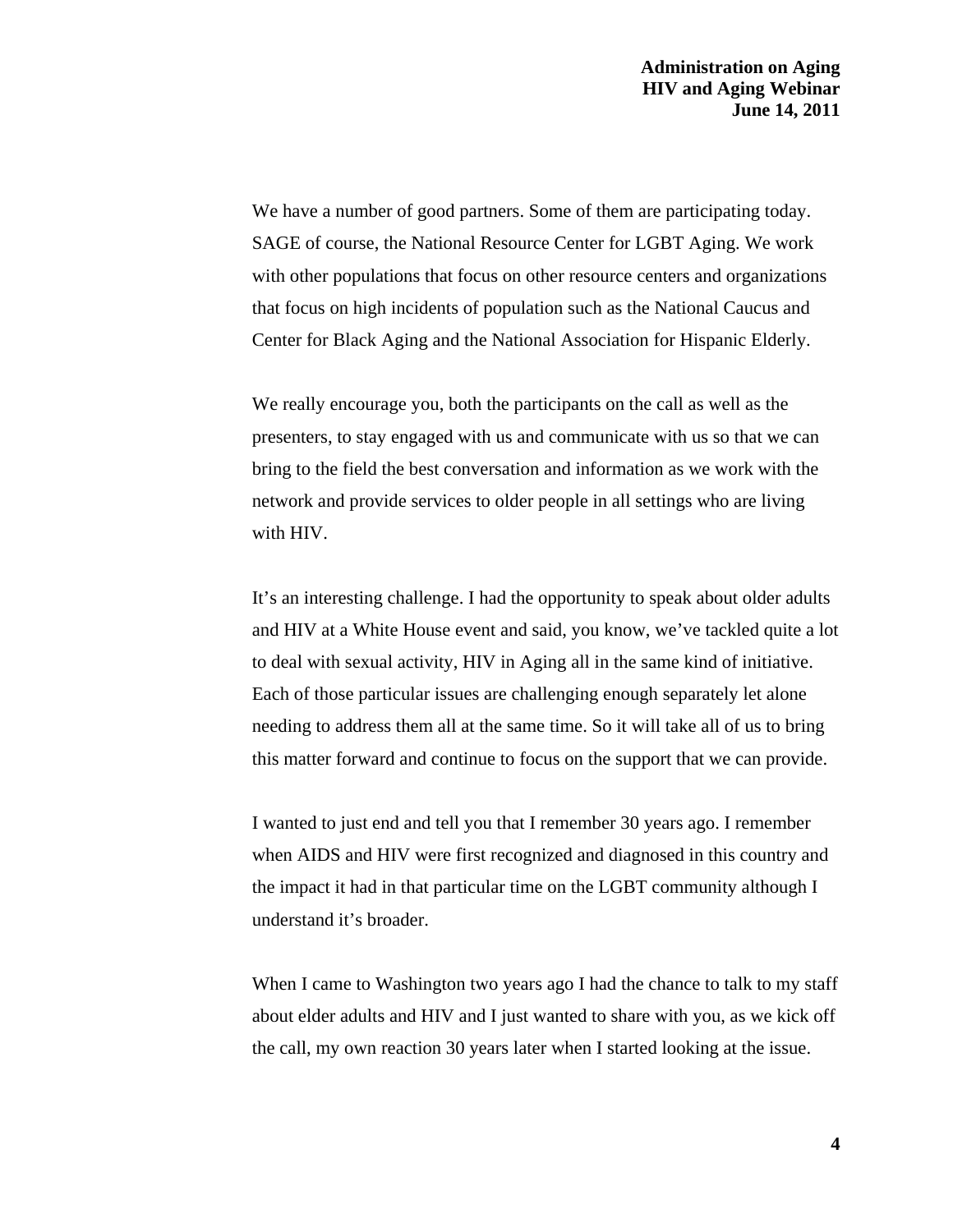And my reaction when we start talking about people with HIV who are older was pretty basic. It was ah, yeah, they lived. And that reaction, it really is testament that I remember 30 years ago and those of us working on this issue for a long time never thought we'd get to this day where we had people living with this disease for so long.

And so I think my message is that people live and people live with HIV and we need to work to support people who've been living with this disease for a long time, people who have acquired it more recently regardless of the source.

But there are older adults living with HIV and there's a lot we can do to continue to education America because this is a day we were hoping would come, that we could all talk about people living to old age with HIV.

And I think it's a positive message to the network as we look at prevention and treatment as well as empowerment of people. And so I really thank the speakers on the phone who are working with us on all three; prevention, treatment as well as empowerment.

So, Danielle, I'll turn it back to you and just wish you all good luck and a very successful Webinar today.

Danielle Nelson: Thank you so much. And now I'd like to thank each of our speakers here with us today for their time and efforts on a very important topic.

> I would like to introduce our first speaker today. Mr. Stephen Karpiak has a distinguished career as a research scientist. After 25-year research career in neurobiology and immunology on the faculty of Columbia University Medical School he began his first HIV/AIDS community work in 1995 as the program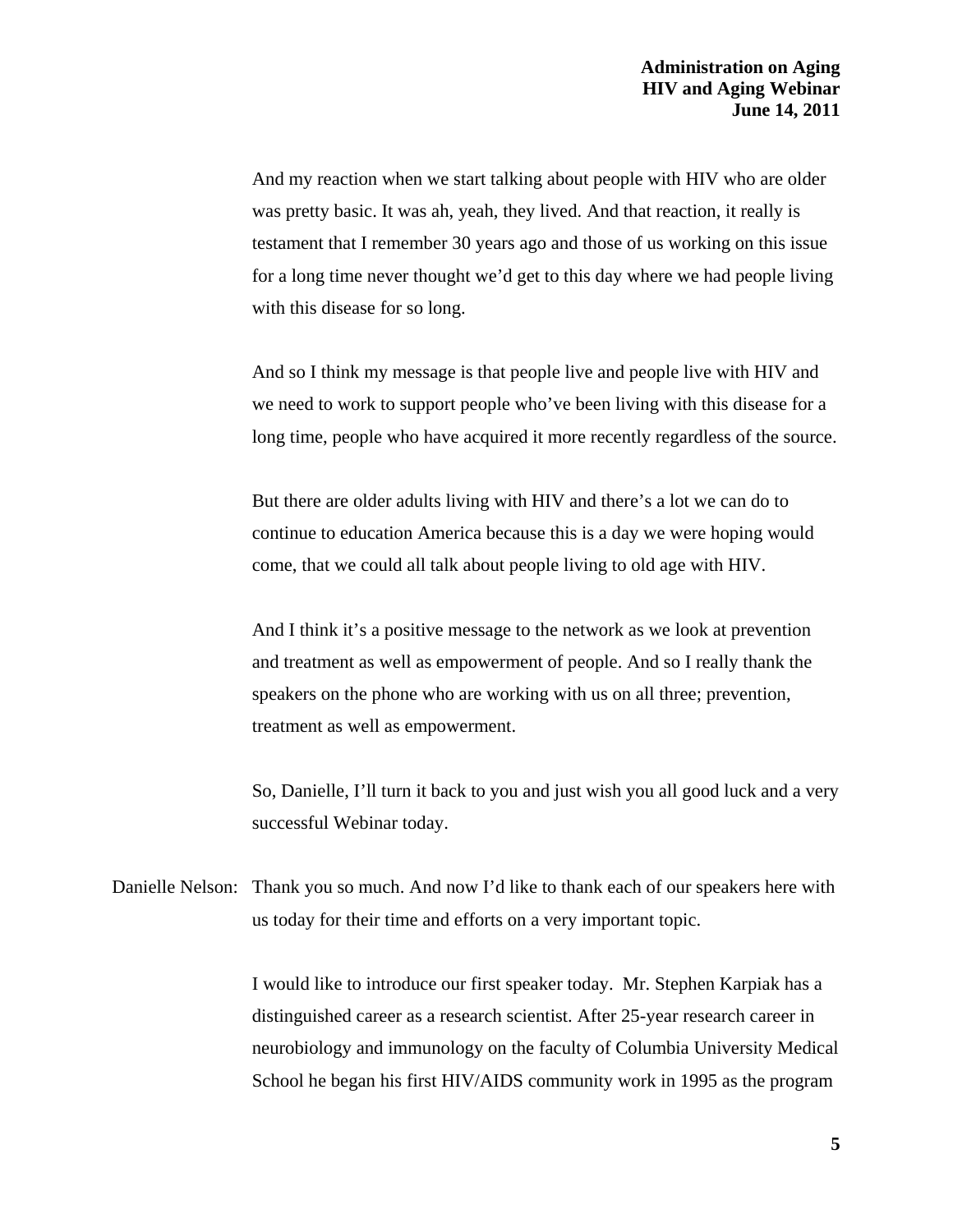director at AIDS Project, Arizona, and founded the Arizona AIDS Project Wellness Center.

He later was the executive director for A Place Called Home which provided congregate nursing for the homeless with HIV/AIDS. He returned to New York City to become a New York foundation sponsored executive director for Pride Senior Network which advocated and did research on the aging LGBT community.

For the last eight years he has been the research director at the AIDS Community Research Initiative of America known as ACRIA where he initiated collaborative seminal research studies on HIV in Aging. His large cohort study, known as ROAH, Research on Older Adults with HIV, has been a catalyst for giving the issue priority status.

He was appointed to the faculty at NYU College of Nursing and NYU Medical CSAR in 2008 and he is a member of the American Academy of HIV Medicine in the American Geriatric Society's effort to provide guidelines for the management of older adults with HIV.

Without further ado I'd like to pass things over to Mr. Stephen Karpiak.

Stephen Karpiak: Thank you, Danielle, and thanks to the Administration on Aging for taking the lead on this issue.

> I'm going to first say a few words about my agency, ACRIA. We actually are celebrating 20 years this year in the fight in this epidemic. We have been providing clinical trials to folks who do not normally have access. I'm going to talk about our older adult research and our largest effort is really in education and health literacy and you'll hear more about that as I proceed.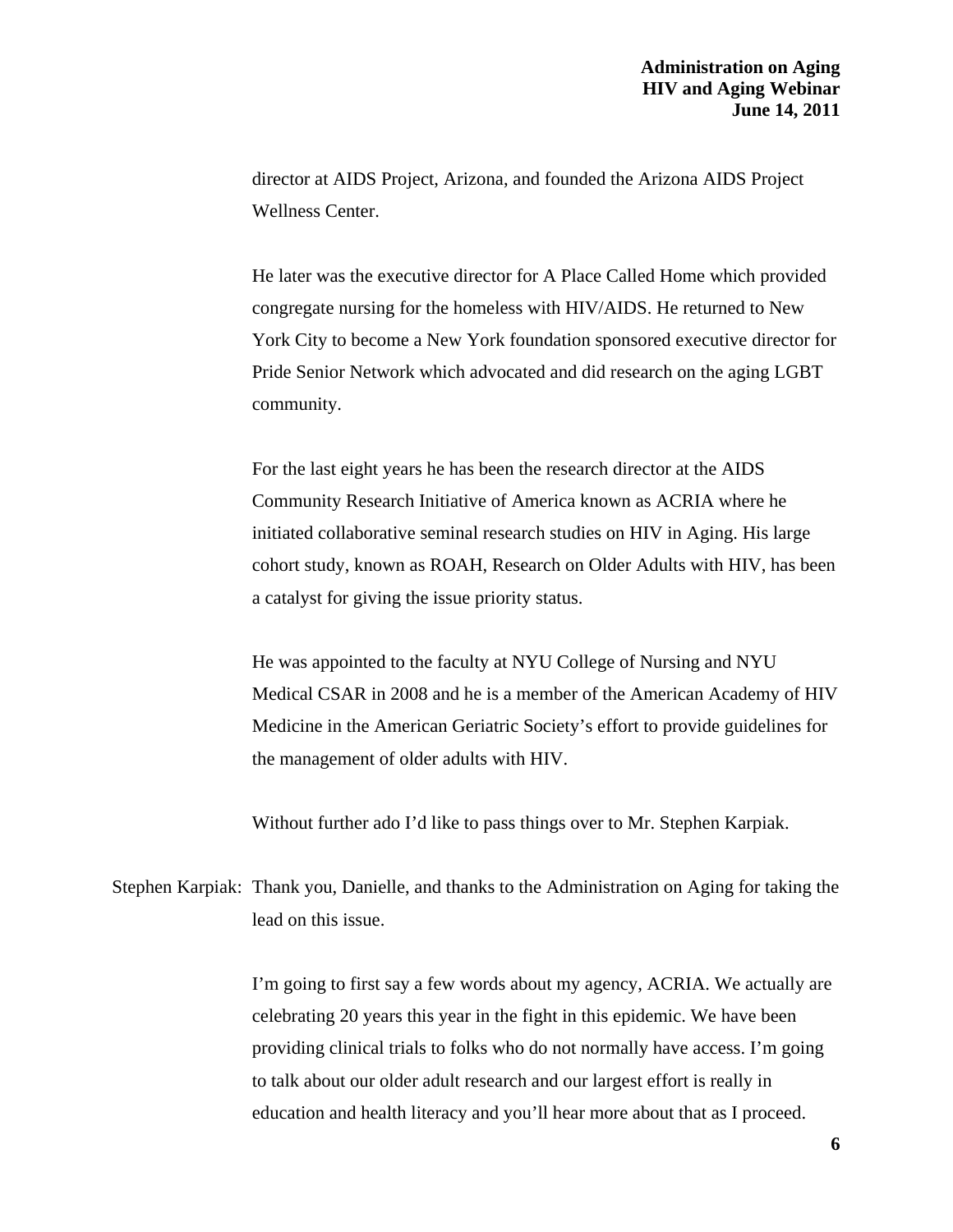It's been 30 years as was mentioned and in 1990 there had been a 160,000 Americans diagnosed with AIDS and by the end of 1990 110,000 of those had died. In 2010 there are 1.1 million Americans living with HIV and by 2015 the CDC estimates is half of all Americans with HIV/AIDS will be over the age of 50.

The government has taken notice as it has today and that's an important signal to us. In September, 2008, HHS established the National HIV/AIDS in Aging Awareness Day and last October the White House Office on National AIDS Policy convened a special meeting on HIV in Aging.

I just want to go over just as a basic disease process, from the day of infection to when people come down with AIDS, this is a 10-year process. The immune system is fighting back along the way but when we get to AIDS the immune system is collapsing.

With the introduction of HAART, which is treatment for HIV, we find that people who adhere and take their meds will not go onto AIDS and therefore have a much more healthier life.

The CDC policy these days is now to test, test, test and to get folks into treatment. The earlier we test, the earlier we find someone is infected and then put them on treatment, the better will be their health outcomes for the rest of their life.

Also HIV treatment is becoming a prevention methodology in that if people are on their medication, the number of viruses, if you will, in their body is lower and therefore their infectivity is decreased.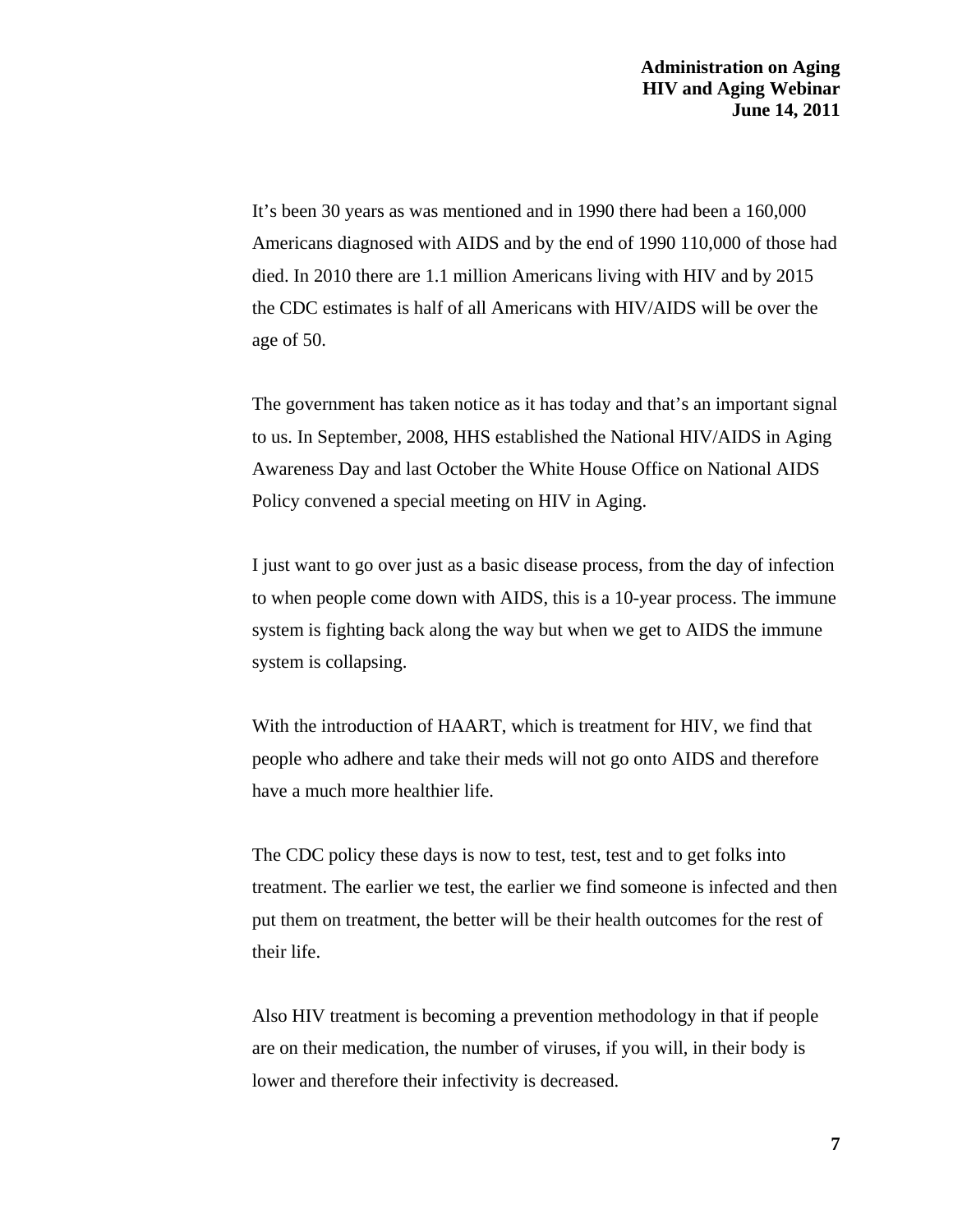Here's some data. In 1994 you can see there were about 20,000 over age 50 living with AIDS. In 2005 that number quadrupled. With the introduction of HAART, before HAART was introduced the average life span was about two, maybe four years unless you had an HIV/AIDS diagnosis. But after the introduction of these very effective medications you can see life span increase from 24, 27, 33 years and increasing.

Here's data from the U.S. showing the number of people, percent of people, living with AIDS diagnosis over age 50 in the U.S. You don't have to be a scientist, you don't have to be a statistician to look at this graph and see ah-ha, something's happening here. It's very clear that the number of older adults is increasing who live with this disease.

New York City is the HIV epicenter; over 10% of the entire U.S. population are here within the city. Today there are 120,000 people living here, 42% are over age 50 and 75% over age 40.

This is a map that I generated of the U.S. just to show you the percent of people living with HIV over age 50. Just a quick glance at the map will show you that those in red and purple account for more than half of the states in the Union and this process is occurring in every single locality across the U.S.A., not just the big cities.

What else is happening? Well, first of all it's happening, as was mentioned, because we have drugs that effectively block the ability of the virus to knock out the immune system. So the overwhelming majority of people who are older today, over age 50, were really infected many years ago or at least before they were age 50.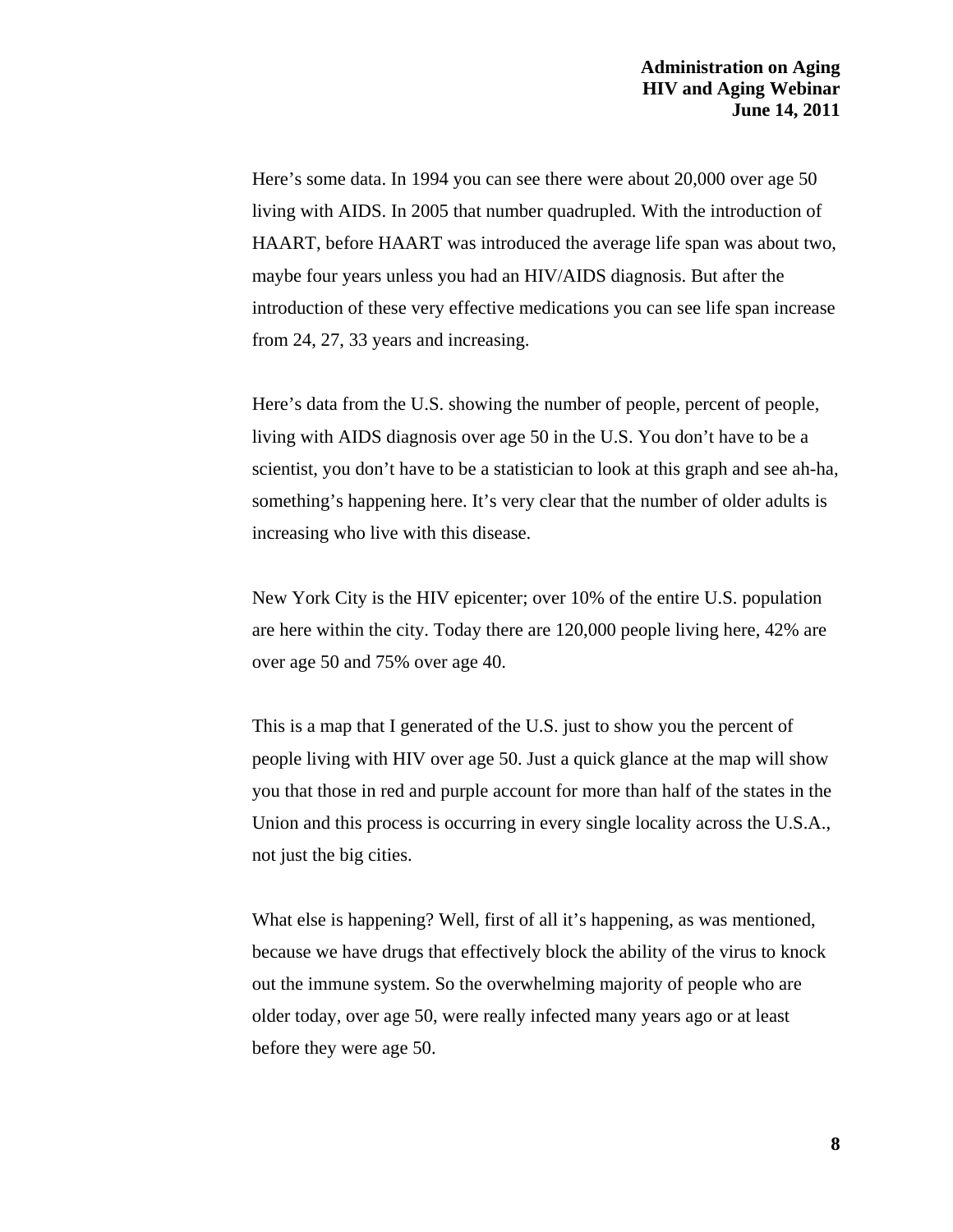We should remember that one-sixth today, one-sixth, knew HIV infections occurred in people over age 50 and that why do these infections occur? And there are many reasons but one of them is that there has never been prevention efforts targeted at this population.

There have always been older adults infected over age 50 but no one's ever really, if you will, bothered or take notice of this population and developed efforts to educate them and those who provide them services.

Now ACRIA funded back in 2004 and since, studies on this population and I appreciate their trust in myself and others in making these judgments. What we wanted to know is who are these people. They're not just people with HIV and older. There's something else about this population that we thought we should know and that others should know.

So we developed a research initiative called ROAH and it included 1000 New York City older adults over age 50 and I want to also mention my colleague, Mark Brennan, who is a long-term researcher in the aging world who works with me on this as well as others.

ROAH is comprehensive. I can't go over all the data here but we looked at everything including sexual behavior and substance use; never done before. We looked at the stress, we looked at religiousness, we looked at loneliness, we looked at many factors. A book we published last year, which is datadriven, and it goes over all these topics, there are many papers and press and presentations that have come from this work.

Just a quick example of a population; this is in New York City but it's reflected across the country, 30% of the population are female, the rest male and this virus today as we all know, largely effects the communities of color.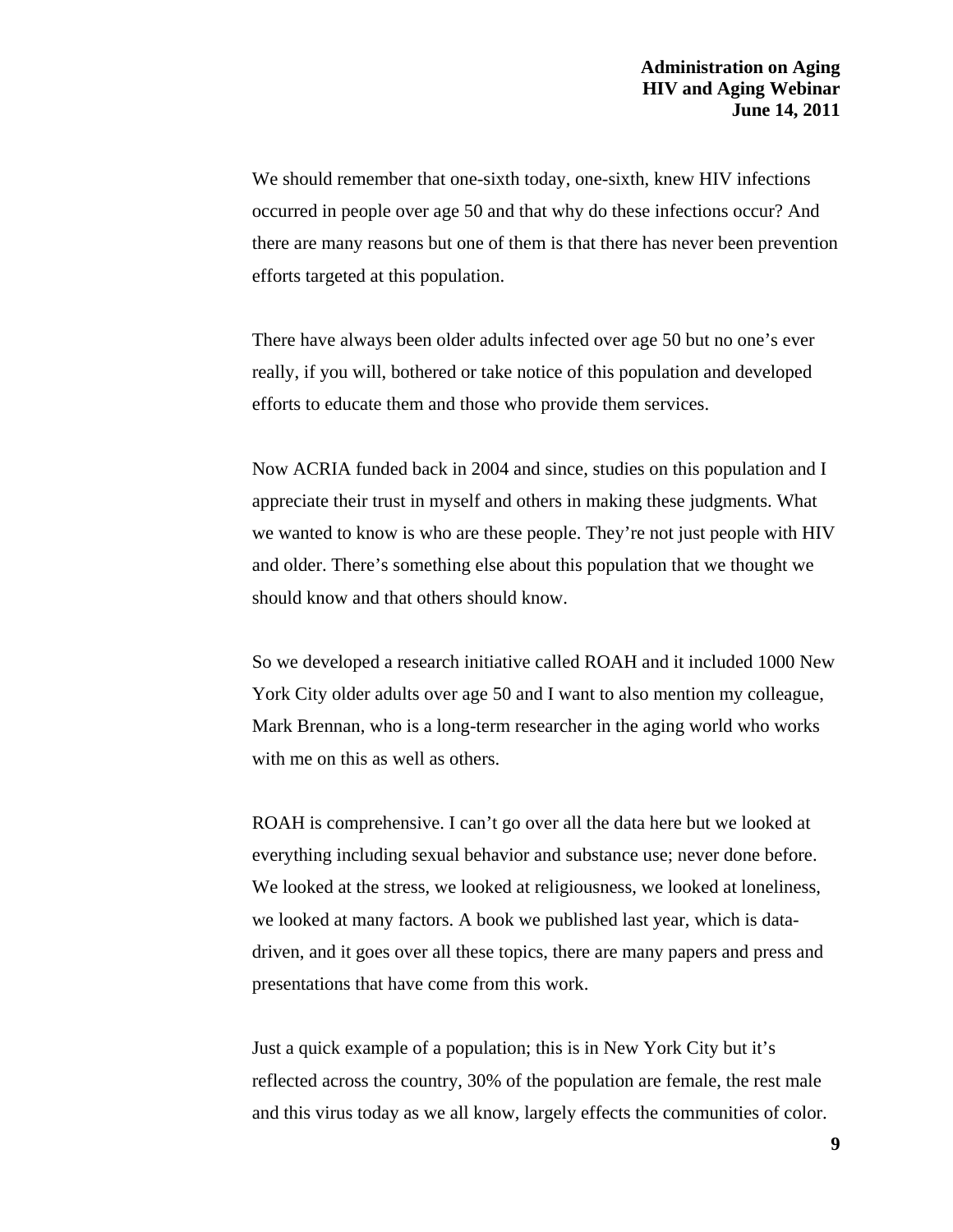I also want to note that this is not a very old population. Their average age is around 55 to 60. They're getting older which is a good thing but in many respects these are not seniors. Some are but today we're talking about older adults.

If you look at how these folks identify, how they perceive themselves, you can see about 25% is homosexual, 10% bisexual and the rest is heterosexual. This does not define behavior but this is how they perceive themselves and how others perceive them.

Where do they get care; 83% of these participants rely upon Medicaid and only about 20% get it from a private physician. This is true not only in New York but across the U.S.

This the most important slide if you want to take home a message. Seventy percent of this population lives alone and only 15%, 14%, have a partner or spouse. This slide defines the isolation and the social estrangement that has occurred because of stigma to this population and it defines or it underlies many of the needs that they have.

Stigma - I believe stigma today is worse than it was back in the '80s and it was pretty bad then. This is just a sample and we said, who do you tell that you're positive, HIV positive? And you can see they tell healthcare workers, not all. They don't tell their chiropodists. And when we go down the line we'll find that within their congregations they're least likely to disclose which is really sad because frequently for the African America and Hispanic communities, the church, the congregation is a cultural touchstone.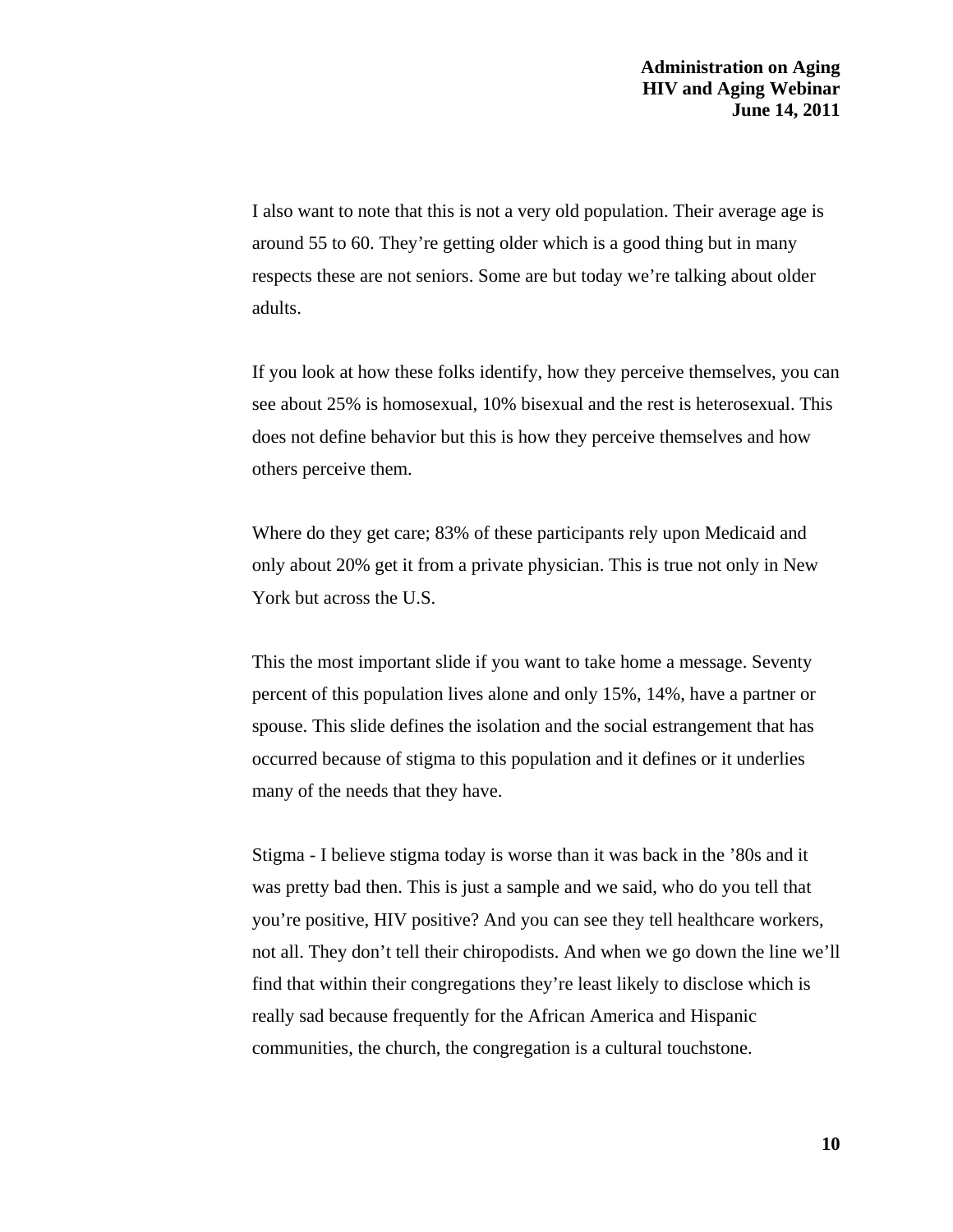Here's some good examples of substance use. Fifty-seven percent of our sample smoke. That's an extraordinarily high number. I believe in New York City it's about 22%. If we look at other phenomena, if we look at the recovery process because as anyone knows anything about recovery we know there are life-changing events and are critical to their health, the number of people involved in recovery programs is huge. This speaks to the substance use issue.

Depression; okay. If you look at the levels of depression on the right side in ROAH, what we see in the standardized community and we look at people visually impaired - these are people who have macular degeneration - you'll see the depression rates are extremely high and that's disturbing, even five times as high.

Why is it important? Well, depression is the single most valid predictor of non-adherence to medication, not just HIV but all medications. And what's perplexing is that these are folks who are in care and yet their depression is not being well managed and therefore their health outcomes are seriously compromised.

I just want to allude to a study we began in ACRIA where we took the MacArthur Model and that model's based upon, if you will, a song, okay? Bette Midler sings a song, Hello in There. It's based upon making a single phone call a week to people who are depressed. And if you look at this line you can see how their depression scores declined. It doesn't have to be expensive; it just has to show some connection to another human being to facilitate a recovery.

The complications of success; as was mentioned by Kathy Greenlee, we have come a long way. People are living longer. It is remarkable that we would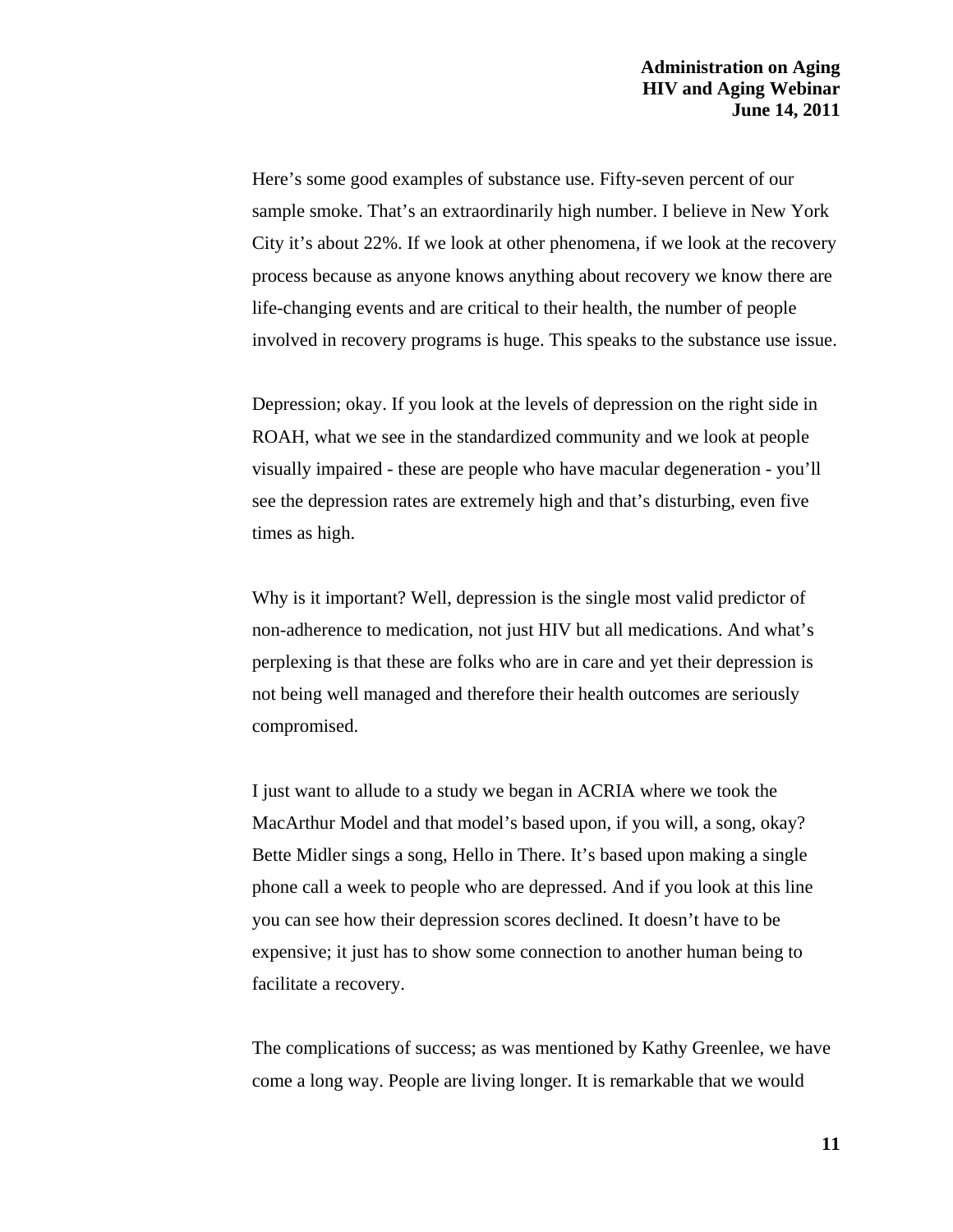even sit here today and talk about older adults and HIV. But we've kind of hit another wall. This epidemic never changes enough to let us go.

But older adults are developing many of the aging-associated illnesses at an early stage in life. So for example at age 55 to 60 we're watching people develop multiple cancers, cardiovascular diseases, osteoporosis, liver and kidney (use) and diabetes to mention a few. This is a pattern that you would not see until you were looking at folks who are 75, 80 years old. This is a new challenge.

This is a listing of the comorbidities that they report and this is a summary so they have in ROAH, 3.3 - we have three comorbidities per person whereas the older person because the issues on the right are 55, they only have about 1. This is a remarkable change.

Also if you look at the death rates, most people with HIV/AIDS in this country do not die of HIV/AIDS, they die of other things.

So at the American Academy of HIV Medicine joined with the American Geriatric Society and ACRIA to develop a listing or a number of guides to guide clinicians and clients in how to manage this new challenge. And this challenge is defined as a multi morbidity care management.

This has been largely the domain of the Geriatric Medicine but imagine here you have a client who can present with HIV and any number of these comorbidities against the background of mental health issues and social isolation. It's a challenge.

I want to talk about caregivers. Caregiving is a \$400 billion annual part of the healthcare budget which no one really talks about because they're not seeing it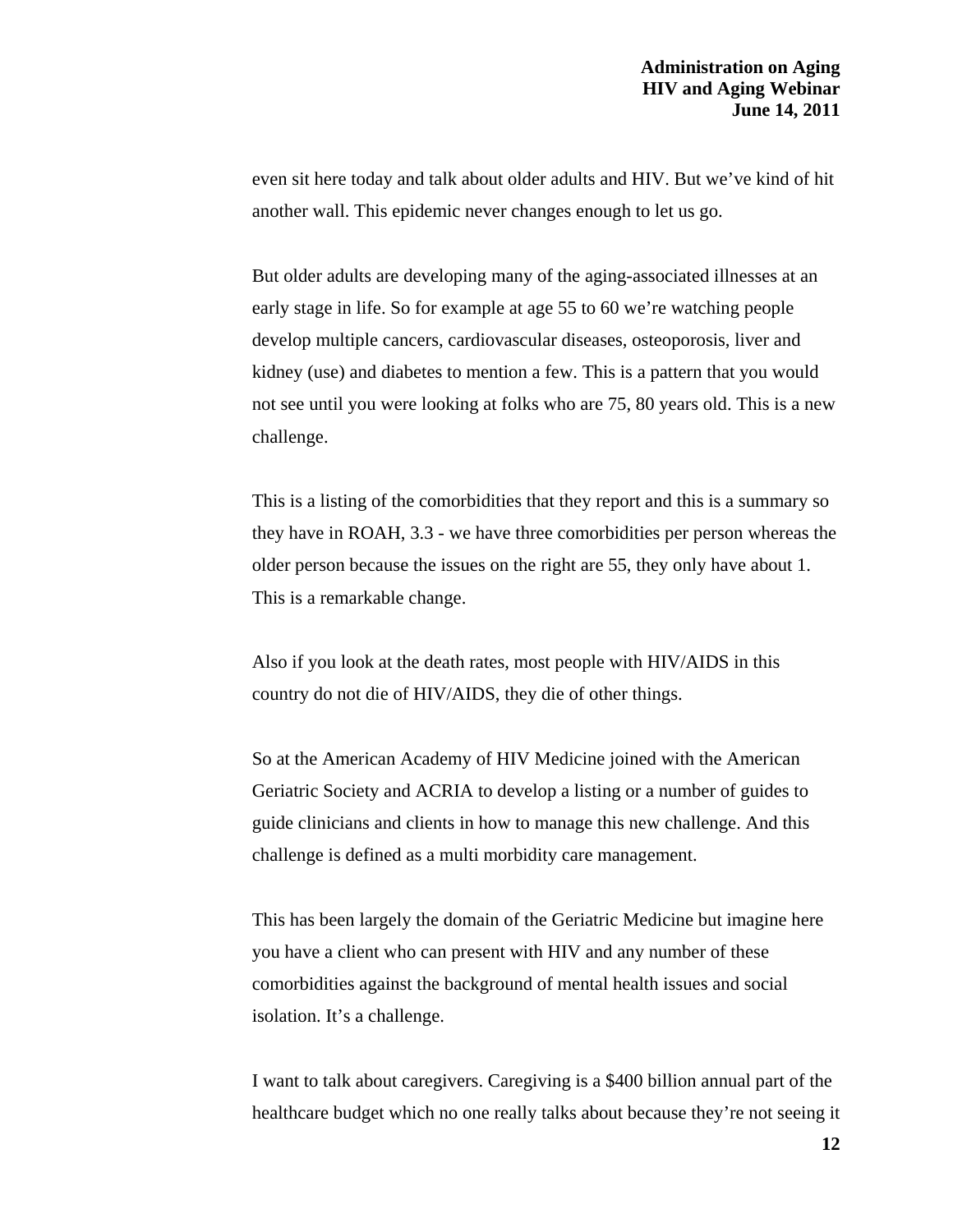in real dollars. Our research has for the last many years shown that this population doesn't have good social networks.

We know they have parents, children, siblings, friends, whatever in the social network but when we look at their functionality they need to rely upon them for everything from a daily care issue to emotional support.

We find that only friends remain functional but sadly, of those friends half are HIV positive and half don't even know the other half has HIV. It's a fragile (unintelligible). Why is this important to us? Well, we've already begun working with - we actually just published a paper to show that because they don't have a good social network, which are an important part of aging well successfully, they therefore turn to more formal services in large numbers. And that already they were entering long-term healthcare facilities at a very young age and at a very high cost.

So here's the end. There is life after 50, there is as we are reminded by researchers, some of the work by (Dr. Lindale) as well as AARP who's been very supportive on this in fact, that people have sex, have sexual desires till they can't have it anymore. This is - everybody knows this but doesn't want to acknowledge it.

So that, as I mentioned before, one in every six of new diagnoses in the U.S. is in a person age 50 and over. Why does this happen? I think Doreen and some of our other participants today are going to discuss this in more detail but most of it is a lack of awareness that you are at risk. Everyone is at risk no matter what age and there have been no tailored interventions aimed at this population and those that provide services to them.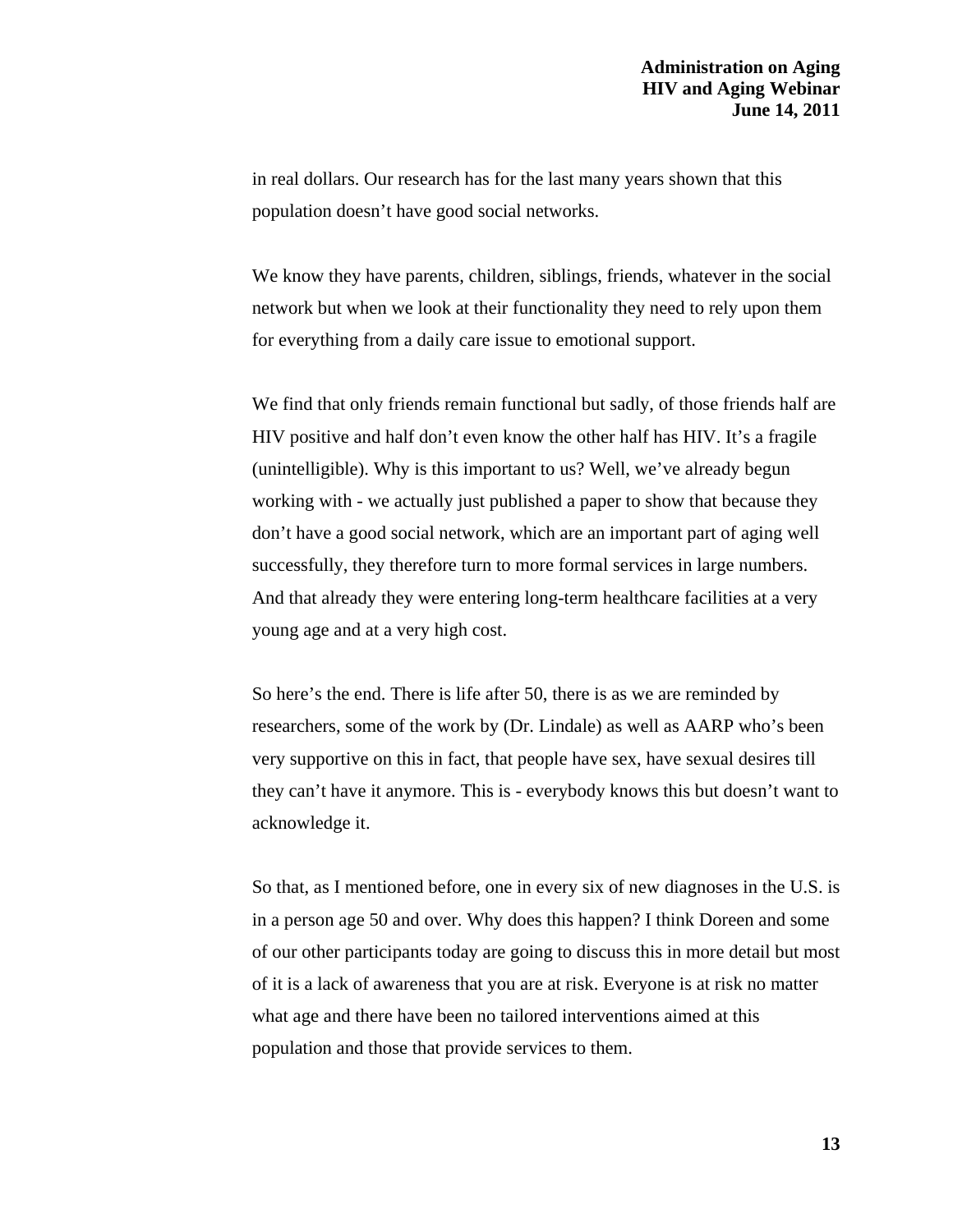This is a map of the U.S. This shows the percent of new infections in each state over age 50 and once again if you look at the red and purple you can see that more than half of the states have fairly high rates of this infection rate.

Also I want to mention that an analysis of their sexual behavior we found out that substance use, mostly alcohol, does effect judgment and that's when they have unsafe sex, that the use of Viagra and other erectile dysfunction drugs does not cause them to be more involved in more risky behavior if they do have more sex.

And then about 16% of this population, these are the folks that carry the virus, do have unsafe sex in the last three months.

The New York City council, to their credit and we thank them, responded to our research and in 2007 began funding an initiative here in New York City which will ACRIA has led with other partners including SAGE who's online today to begin to address this issue.

The core of this effort is really premised on the fact that we need to partner with those who provide services to the older adults community. HIV, AIDS service organizations cannot do this alone. They're not sold up; they don't have any experience to deal with an older population so in order to provide services for this aging population we have begun to hold hands, to create dialogue and to come together.

There's a challenge, sometimes it's a little harder than other times but nonetheless it happens. It certainly has happened in this city.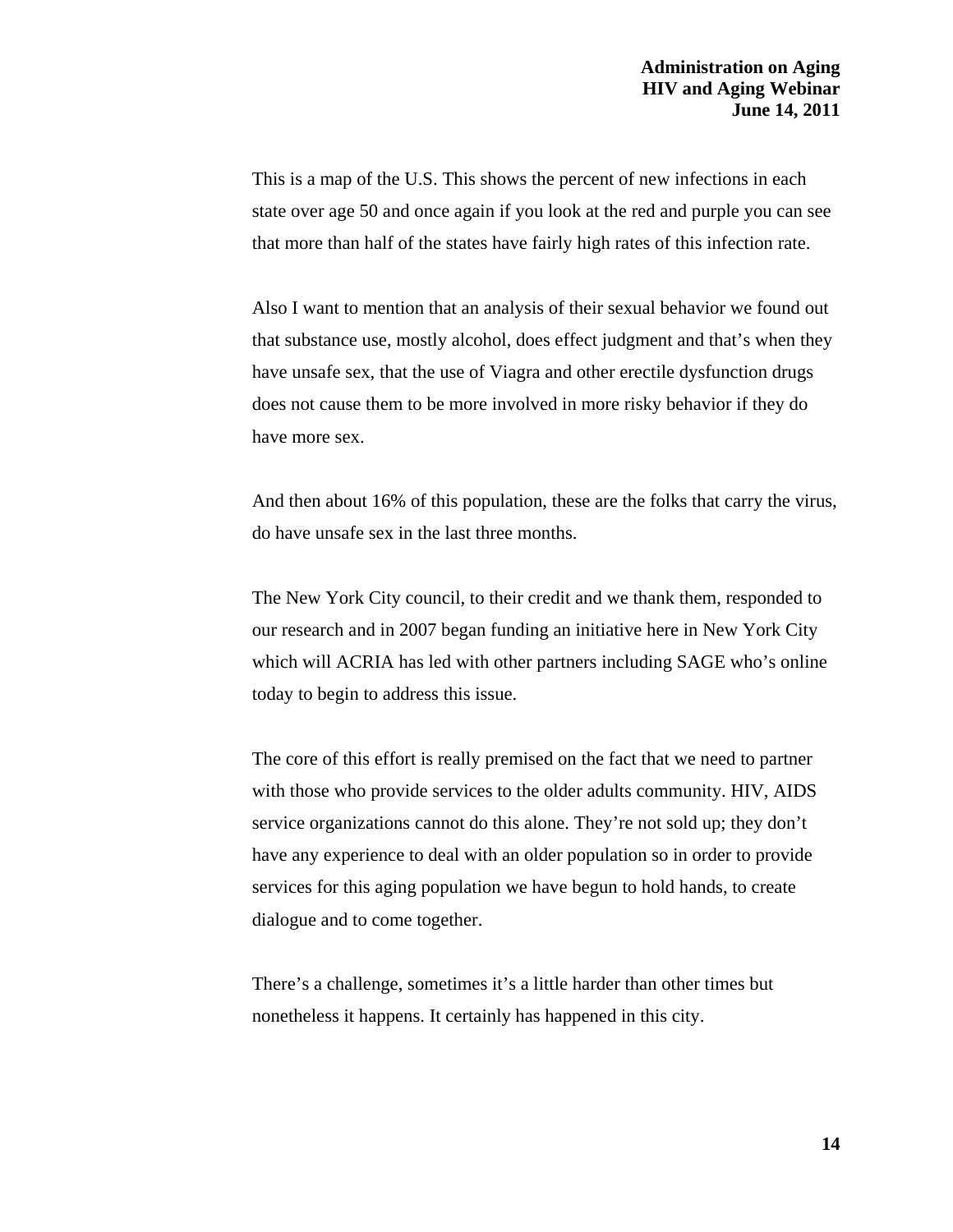One of the efforts of ACRIA is to develop materials that are specific to the older HIV population and to older adults in general. This is just a sample of those we hear, there are many more. There are training DVDs, et cetera.

But when we present these and we take them to, especially our educators, conferences and to trainings it's amazing how much people do appreciate this. We've trained over 8000 staff in 18 service providers. We've trained in every one of our city council districts and we've also trained across the country. We've done 75 organizations across the U.S.A. and it's amazing how many call back and want further training.

And lastly this month we launched a very widespread large social messaging campaign where over 250 of our bus, kiosk bus waiting stations have been fitted with these - this is a sampling of the posters - and you'll note the big word sex and that little phrase down there, age is not a condom.

I think that's kind of a good way to look end this and to say thank you. If you need any help in research or particularly as regards to materials and training please contact us. Thank you.

Danielle Nelson: Thank you very much, Steve. We appreciate you being here with us. I would like now to introduce our second presenter, Ms. Jane Fowler who'll be offering a personal perspective. A retired journalist, she currently devotes her time and energies to HIV age prevention and education.

> After becoming an activist and public speaker in 1995, Jane co-founded the National Association of HIV Over 50, known as NAHOF. In late 2010 Pause Magazine named her one of the most 100 powerful, influential and inspirational people working in an HIV/AIDS field in America today.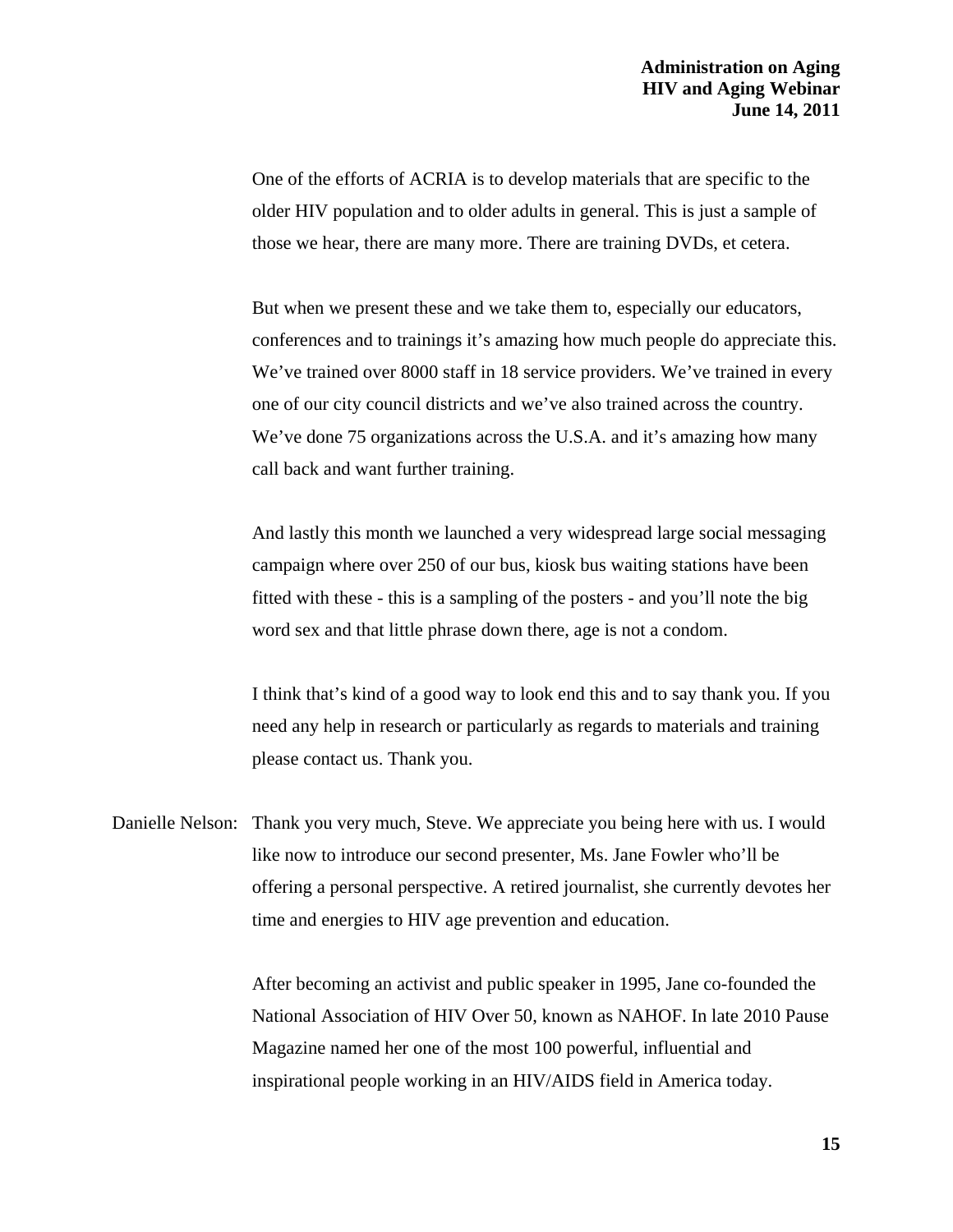Jane, I'd like to pass it on to you.

Jane Fowler: Thank you very much. A frosty Friday morning in New York in January of 1974 I sat in the Rockefeller Center office of Barbara Walters, then co-anchor of NBC's Today show. I was there as a member of the Kansas City Star's news staff to interview her for a story that would appear later in my newspaper.

> I was 38 years old, an enthusiastic young career woman; proud also to be a wife and mother. Fast forward through the years. On a nocturnal Friday night in Kansas City, Missouri, in October 1998 I sat in my urban apartment in front of my television watching and listening to Barbara Walters, then on ABC's 20/20 News Magazine.

From her host chair Barbara introduced a segment, safe sex in seniors, in which I would appear. I was 63 years old, still a proud mother but now divorced and my life course and work had changed. After more than 30 years as a print journalist I found myself in a role reversal. No longer an interviewer, I had become the interviewee, answering questions instead of asking them.

I am currently a spokesperson for a health cause that we all know is not chic but stigmatized. In the addition of 20/20 in which I figured, Barbara confirmed what we HIV activists already knew. That it is imperative to dispel the myth that adults over 50 or 60 or 70 don't have sex and therefore are not at risk for sexually transmitted diseases.

Yet now in 2011, having given hundreds of public speeches and scores of media interviews over the past 16 years, I continue to be amazed by the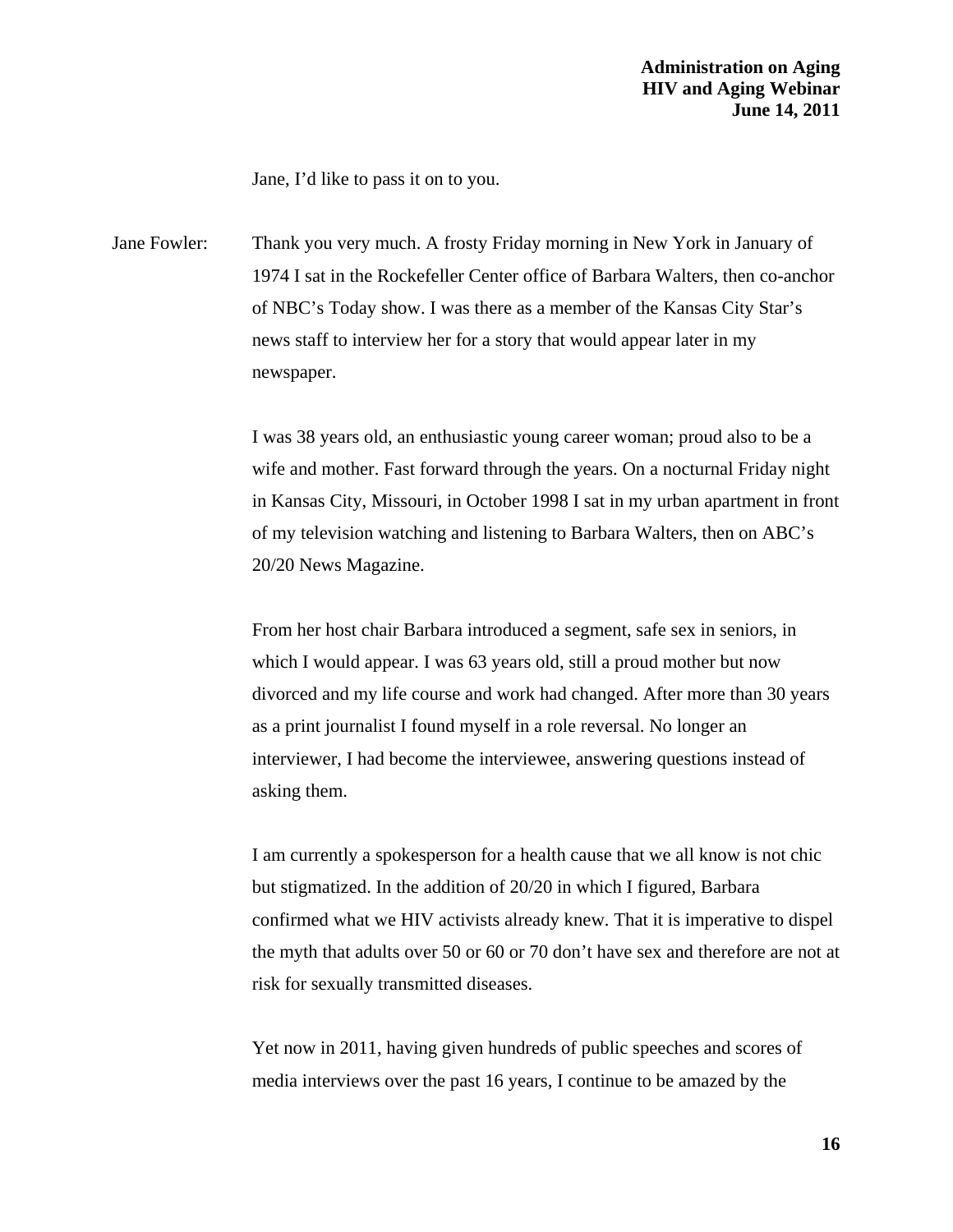response of the general population, even healthcare clinicians and providers of aging services.

How can old people be at risk, they ask, because this is a sexually transmitted disease. To this, yes they can be at risk. The good news is that many persons in the aging population do still enjoy a good romp but the bad news is that too many don't realize they must not have unprotected sex unless the couple is in a mutually monogamous relationship in which neither partner is STDinfected.

I don't pretend to have adopted this role of HIV prevention educator out of the goodness of my heart. No, at present I'd rather be fully retired spending time exclusively with my 7-year-old grandson, (Milo), and my 5-year-old granddaughter, (Matilda). They are a pair precious to me.

So why do I do this work? Because I know the topic intimately because I learned from a health insurance company blood test in 1991 at age 55 the surprising devastating news that I am HIV positive.

My immediate response was to retreat from my 30-year journalism career and tell only my family including my octogenarian parents and a small circle of close friends who were supportive and compassionate. For four years I lived in semi-isolation until my only child, my then 31-year-old son, (Steven), proposed; you're positive, then do something positive.

Thus I was empowered to embark on a new career as a public speaker, to stand up and say look at this old, white, wrinkled, heterosexual face. This is another face of HIV. It's not who you are or how old you are but what you do or don't do that leads to transmission of the virus.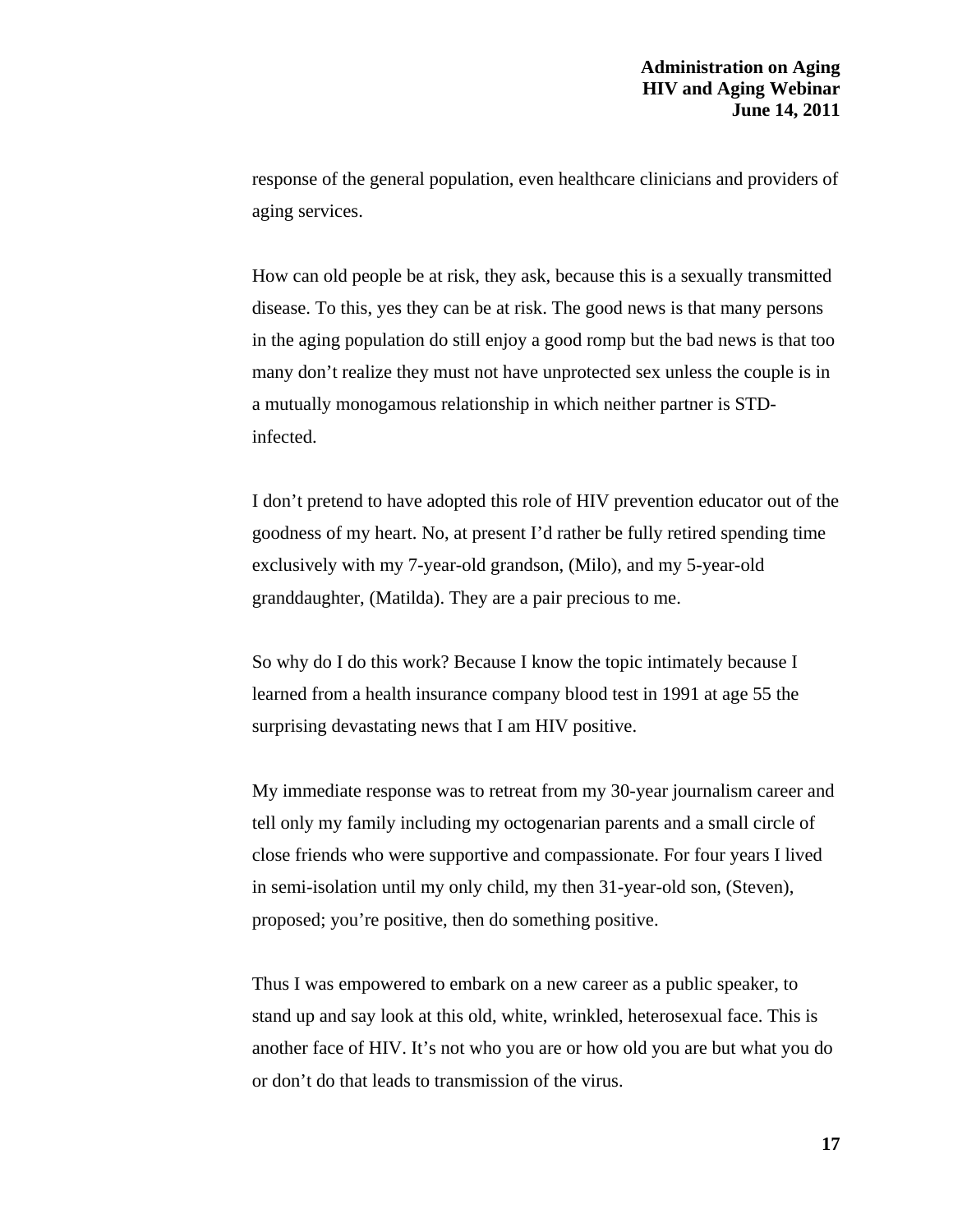Since 1995 I've been out on the speaker's circuit sharing my story of having lived a traditional conventional lifestyle. I was a 1950's good girl, little booze, no recreational drugs, a virgin on my wedding night at the end of that decade.

Naturally being a good girl I was monogamous for 23 years of marriage, a marriage that ended when my now ex-husband requested a divorce in order to marry his much, much, much younger paramour. What happened next is that I found myself dating again for the first time in a quarter century. I didn't consider myself promiscuous. I didn't frequent the singles bars. I went out with men my age who, like me, had been married and were divorced.

A man I saw frequently, an attractive, intelligent, amusing man of many interests had been a good friend my entire adult life, a former coworker who'd been an usher in my wedding party. He married after I did and divorced before I did and because I knew I couldn't become pregnant it didn't occur to me to ask that protection be used when we engaged in occasional sexual activity.

I knew little about HIV/AIDS, only that a mysterious ailment was affecting the gay community. What did we heterosexuals have to fear? But at age 50 I contracted the virus. It happened over a New Year's Eve when my friend and I went out of town to celebrate. We dined, we danced, we drank a little champagne and we had sex.

How can I be so certain of the date? Because of research I did after I received my diagnosis in January, 1991, I read up on HIV. I studied my day at a glance datebooks, kept yearly since 1958. They're like diaries. And I reviewed medical records in my physician's office. In this manner I was able to establish the exact date of infection.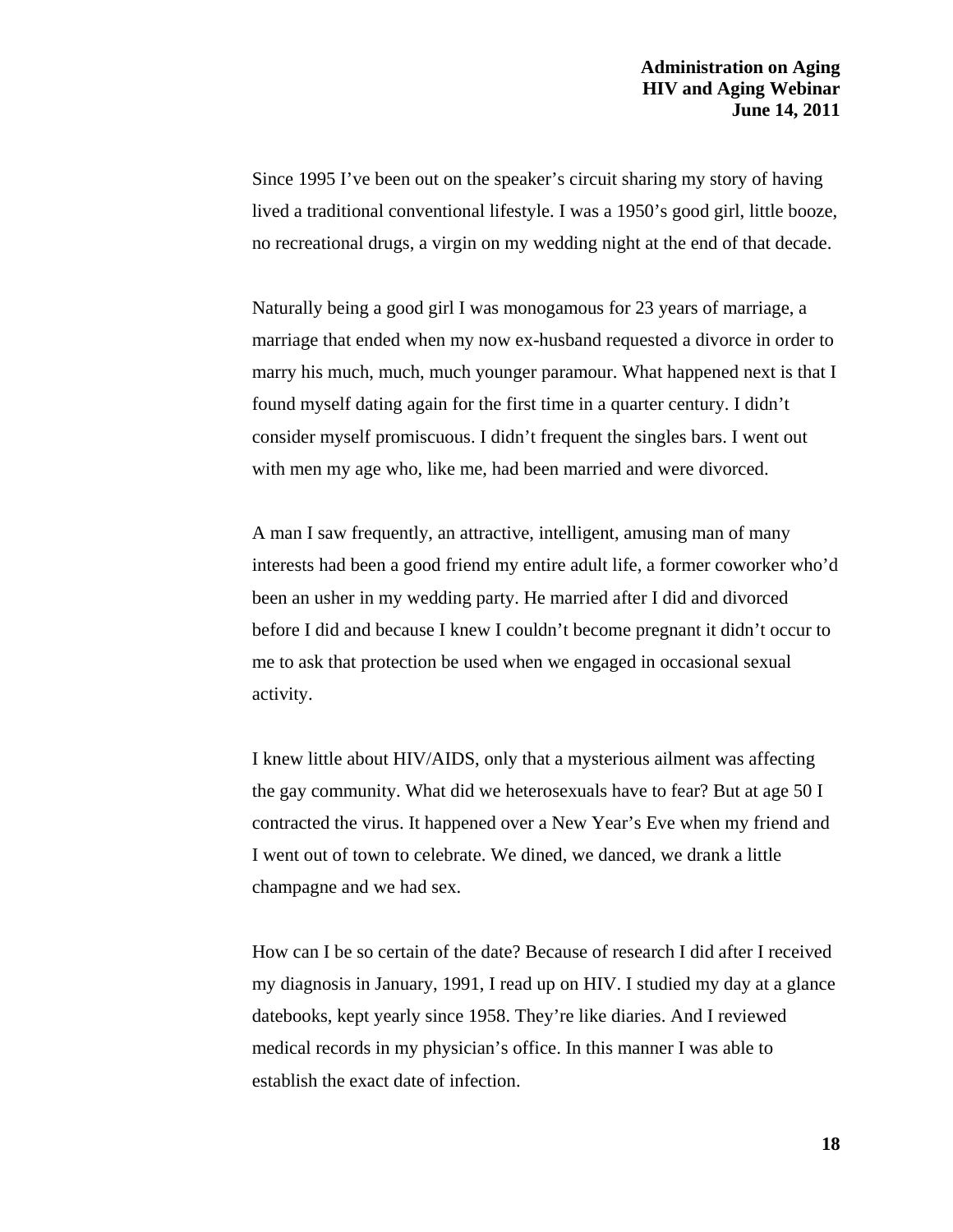Today, 24 years after that infection, 20 after diagnosis, 16 after going public I spend countless hours endeavoring to raise awareness in the aging community and just as importantly, among its medical and social service providers about HIV in this age group.

I felt an even greater need for me to point out potential risks when I read a Wall Street Journal report that the number of single persons ages 55 to 64 had increased by 1.5 million in a four-year period. The newspaper article went on to say that the 50-plus crowd represents one of the fastest growing segments of the U.S. dating services industry.

I thought wow; I really do need to reach, in particular, women who are widowed, divorced or coming out of long relationships that have left them vulnerable or depressed, needy or naïve, seeking love and affection.

Today I am 75 years old and grateful to be blessed with good health, to never have progressed to AIDS. Since the introduction of what's known as highly active anti-retroviral therapy, HAART, my HIV has been kept in check. Within two months of beginning those medications 15 years ago the tests that checks the amount of virus in a person's blood indicated I was in the "undetectable" range and I have consistently remained undetectable for which I am grateful.

But most of us who are older and living with HIV or AIDS are for the most part ignored and isolated, fearful to admit to our situations and we face a double stigma; the stigma of having a virus that is contracted sexually or through injected drug use and the stigma of ageism.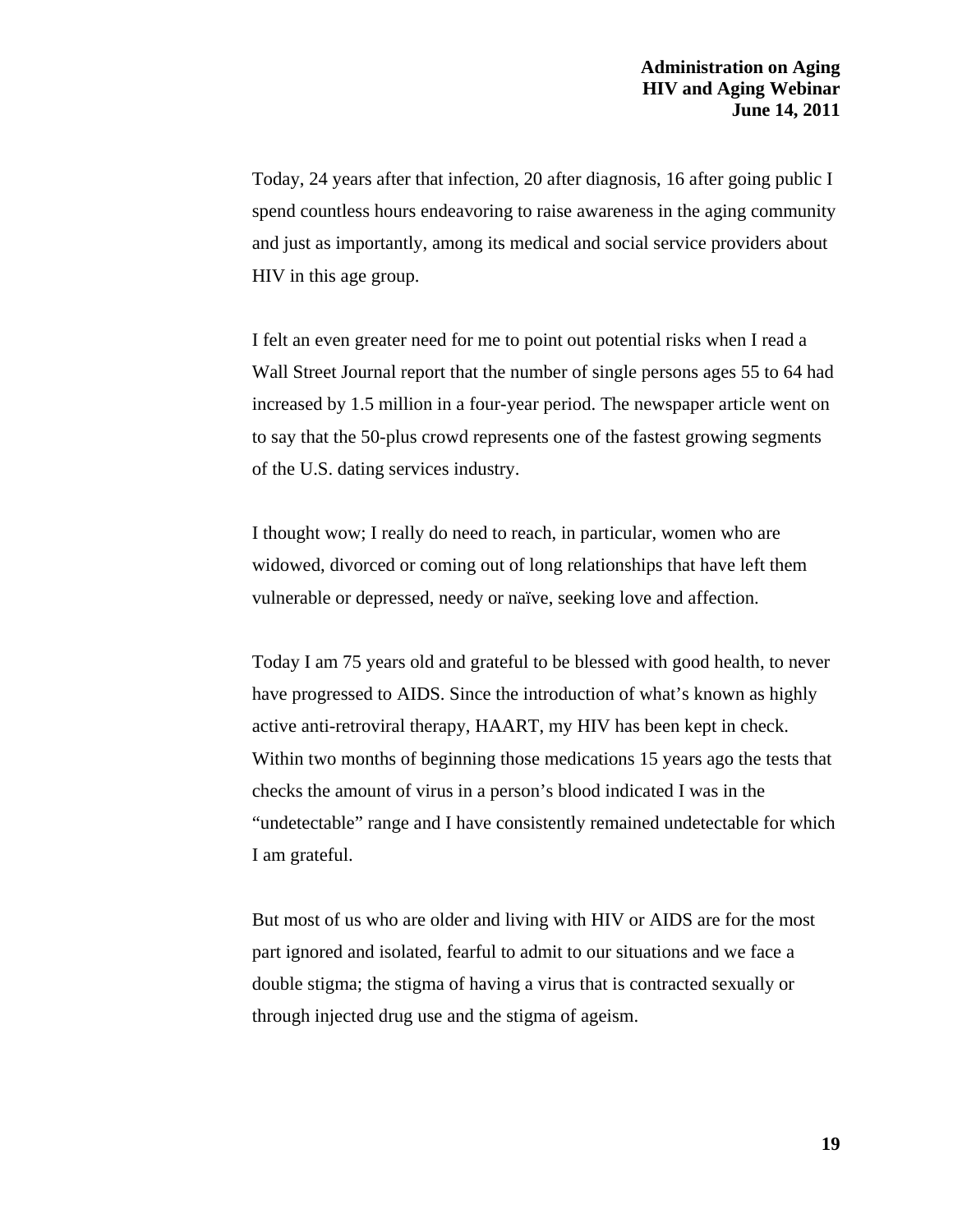After all, common thinking is that Grandma or Grandpa should not have been out there screwing around or shooting up. Here is an example, a personal example, of ageism that I can share.

I once had a young anesthesiologist ask me in a pre-op room where I was awaiting minor surgery about how my body reacts to blood transfusions. Well, I don't know, I answered, confused because I've never had a transfusion. But you have HIV, he countered. I told that young man, you're looking at an old lady who got HIV through sex, so there.

Thus I remain passionate about my mission, to make certain that seniors and their families, their providers and caregivers understand how HIV is transmitted and prevented.

I remind everyone, you never know the sexual history of anybody but yourself. I also like to tell older males who may find themselves suddenly especially frisky thanks to those performance-enhancing drugs, and now if you can get it up, cover it up.

My work as an activist brings me fulfillment as none has before. My years as a journalist, meeting people, seeing my byline weekly in the Kansas City Star, then monthly in Bon Appetit Magazine; those were heady years for me. Now more than at any point in my life I like to think I'm making a kind of contribution to the health of mankind.

Yes, I keep busy with my work for HIV Wisdom for Older Women, a national program I founded nine years ago. It's a program of prevention and care directed to aging women of all racial and socioeconomic groups.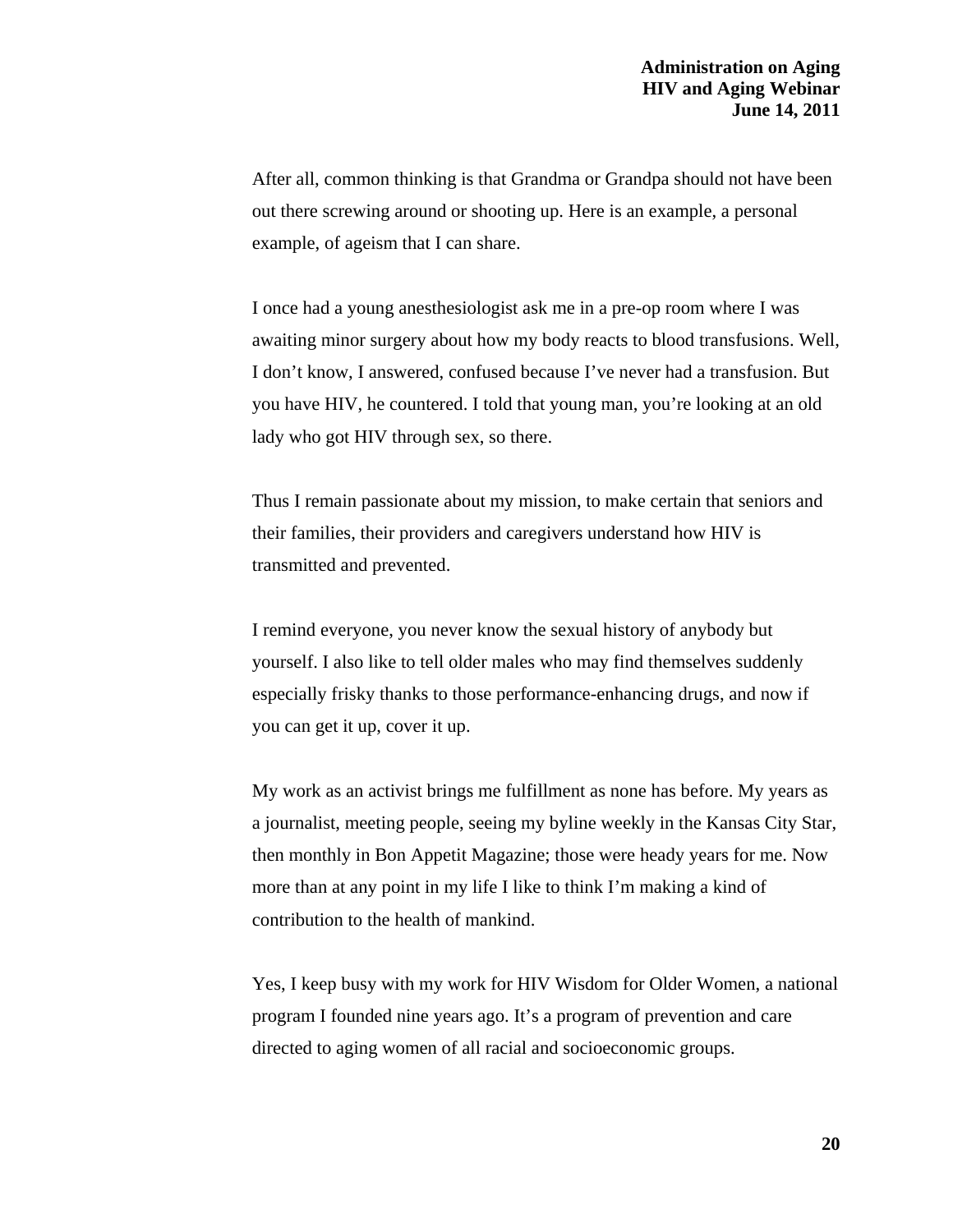For example elder females may not realize that seeing a physician for a routine checkup does not insure that an HIV test will be automatically included in a blood screening. That's right, women may need to request that test and why? Because providers for the most part continue to omit the topic of sexuality when dealing with seniors, especially women.

We hear this is commonplace because young to mid-age clinicians often are reluctant to talk about sex with patients or clients who are old enough to be their parents or grandparents. This however is a practice that must be reversed and if reversed there might be fewer misdiagnoses of old people who are in fact HIV infected.

These occur because HIV symptoms can be similar to those associated with aging. Think weakened immune system, weight loss, fatigue, respiratory or GI problems, depression, decreased cognitive or physical abilities. The result can be that HIV is not uncovered until after a patient has become ill with an AIDS-defining opportunistic infection. Thus elder people die sooner from AIDS complications than do the young.

My role as an educator, I never ask for sympathy or pity because I have HIV. Of course I regret that two decades ago I wasn't knowledgeable about this disease and became infected but I live with this virus as others live with cancer, ALS, Parkinson's, AMS, congestive heart failure, any potentially terminal disease.

Yes, I have HIV but I do not allow it to control my life. My work gives me direction and I also rely on welcome emotional support from family and friends who offer distractions that keep me from obsessing about my virus.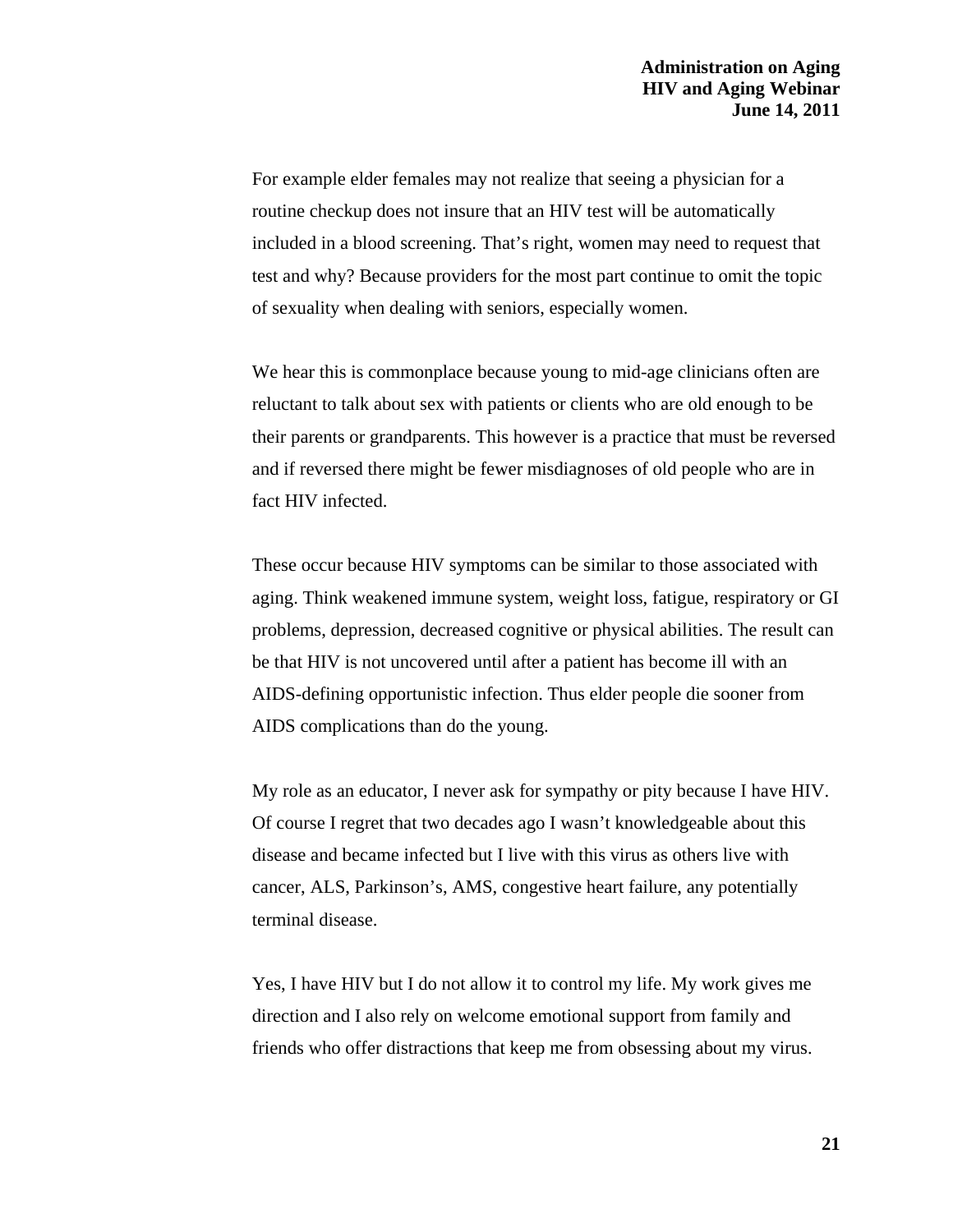What I ask is anyone who hears or reads my words is to remember my message. Many in the older set are becoming newly infected while others are living and aging with HIV/AIDS. Please help me in my efforts to educate so that someday we may rejoice together that this virus has at last been eradicated. Thank you.

Danielle Nelson: Jane, thank you so much for sharing your story. We are privileged to have you on this Webinar with us today. I want to share; Jane was a panelist on a video. It's an excellent video that talks about HIV in Middle Age and if you'd like to get a free copy of this episode you can request a DVD of the program, HIV in Middle Age, by sending an email to (Karen Heller) who manages the program. Her email is listed there. And send her your mailing address.

> So moving on I'd like to introduce our next presenter, Doreen Bermudez who serves as the national training coordinator of the National Resource Center on LGBT Aging.

> This historic research center, the first federally funded center of its kind in the country, provides critical information and tools for aging providers, LGBT organizations, LGBT older adults and their loved ones.

Bermudez was previously the lead trainer for services and advocacy for GLBT Elders, known as SAGE, the world's largest and oldest organization dedicated to improving the lives of LGBT older adults.

Bermudez holds a degree in education and Latin American studies. Prior to her work at SAGE she was a consultant for the Puerto Rican Family Institute and Company on HIV services.

Doreen, welcome.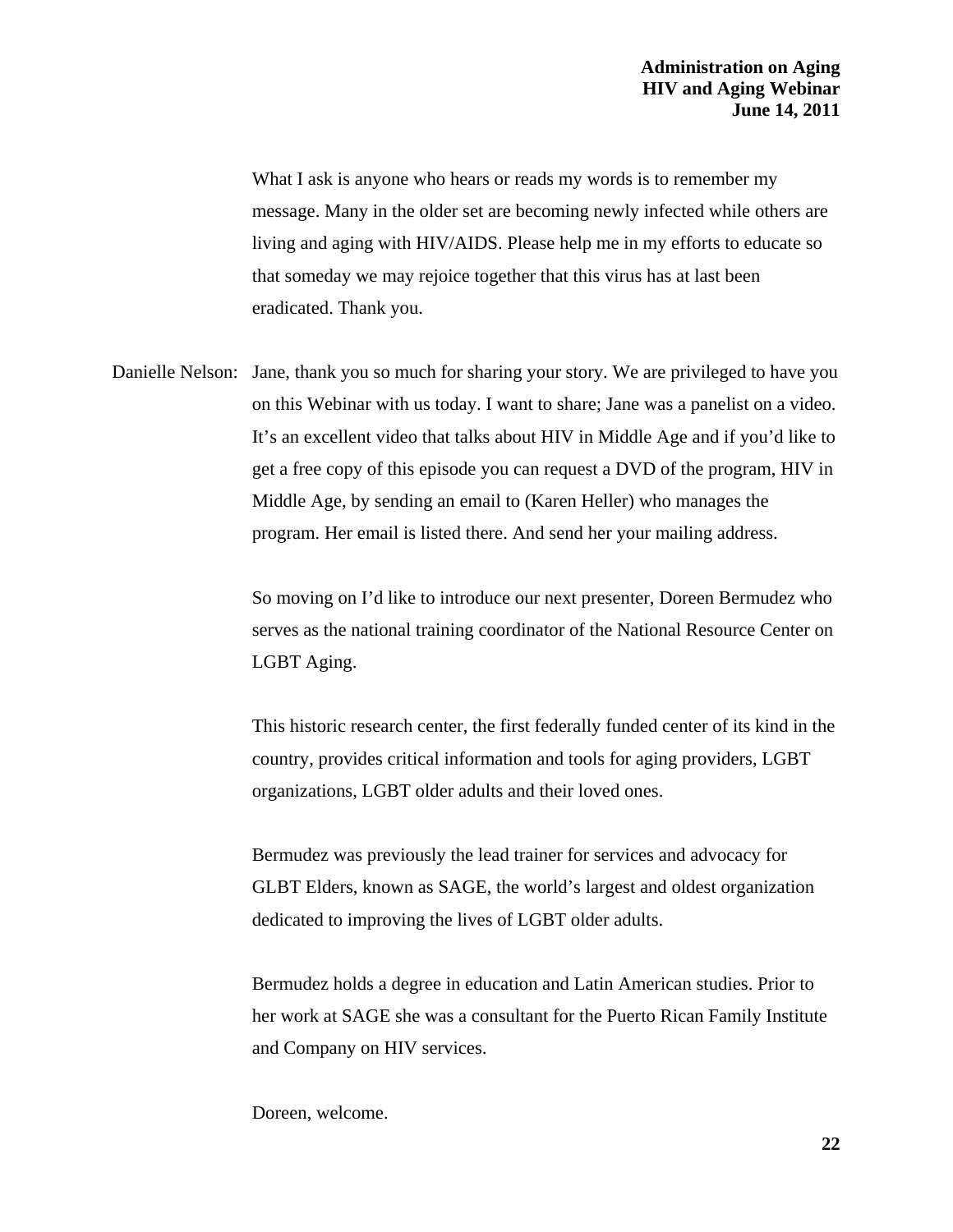Doreen Bermudez: Thank you and thank you to my colleagues who are also in this call. I am delighted to be here.

> The National Resource Center on LGBT Aging is the only technical assistance resource aimed at improving the quality of services and support offered to Lesbian, Gay, bisexual and transgender older adults.

The LGBT community is no stranger to HIV and AIDS and addressing the needs of LGBT older people in this epidemic. If we take a look back 30 years ago an LGBT older person now was probably attending a funeral once a week for a few years. Those are alarming numbers when you look now after 30 years of this epidemic.

Where do we find older adults and how do we combine the research, the data and how do we go into communities and implement, create, develop programming addressing the unique needs in the older adult community.

How do we gain access to service providers and how do we help them enhance their services to create inclusivity addressing the needs of the older adult person that is HIV positive and addressing prevention initiatives in this community?

Creating, we have created as an example Dr. Stephen Karpiak talked about New York City being the epicenter of HIV and AIDS. We have created a realistic structure promoting the inclusion of HIV conversations that have been challenging for many of us here working in the HIV field and let me tell you why.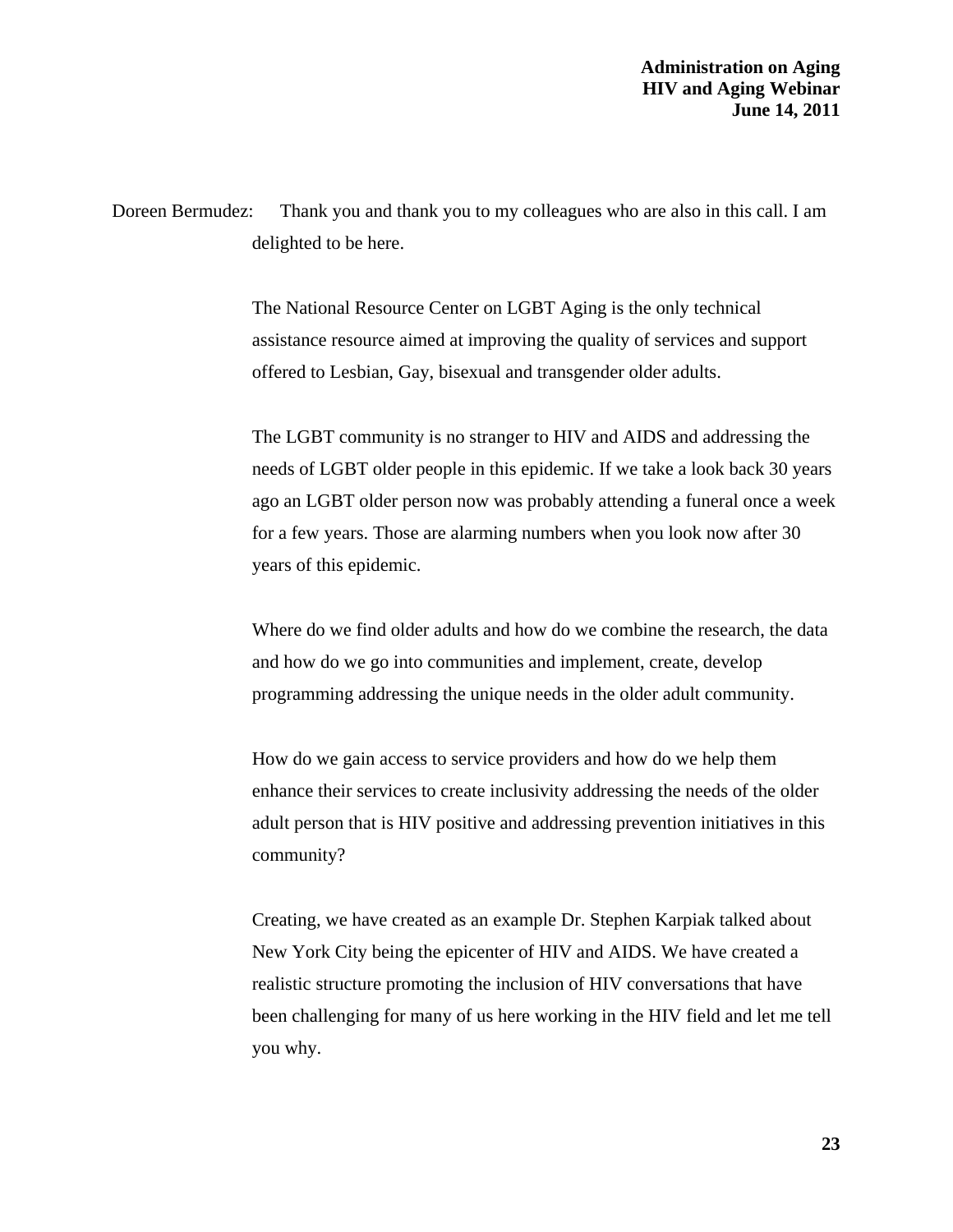Due to limited resources many organizations despite their efforts and despite their interest to be inclusive to create and implement an HIV conversation addressing the needs of older adults, are not able to due to limited resources. Therefore we have been forced to become innovative and to implement initiatives that are non-traditional and inclusive of HIV in older adults.

And we have started very simple, just creating environments that are inclusive by going to where older adults are. The reality is that not all older adults are in senior centers. Many of our older adults in the community, they are working or they are involved to civic engagements. Therefore we have become innovative in going to this setting and addressing everyone and adjusting the content of our program according to the needs where your particular organization is.

Let me give you an example. We have found in our experience that many service providers are using limited language when addressing older adults in regards to their sexual history, making assumptions that an older woman past her 50s or her 60s is less sexually active. Those are challenges that we need to address as service providers in the aging network.

Older adults at times may feel alienated and marginalized and this is inclusive but not only the exception in the LGBT community. Service providers need to start having conversations of being inclusive in addressing the needs of older adults in HIV and to other respects in terms of their aging and ageism within their own settings.

Okay, we take that and we include what of minority stress and how that plays a role in the HIV and aging network. When you have a person that is older and they are dealing with aging-related issues, at the same time if this person is part of a community that is underserved - as an example, if that person is a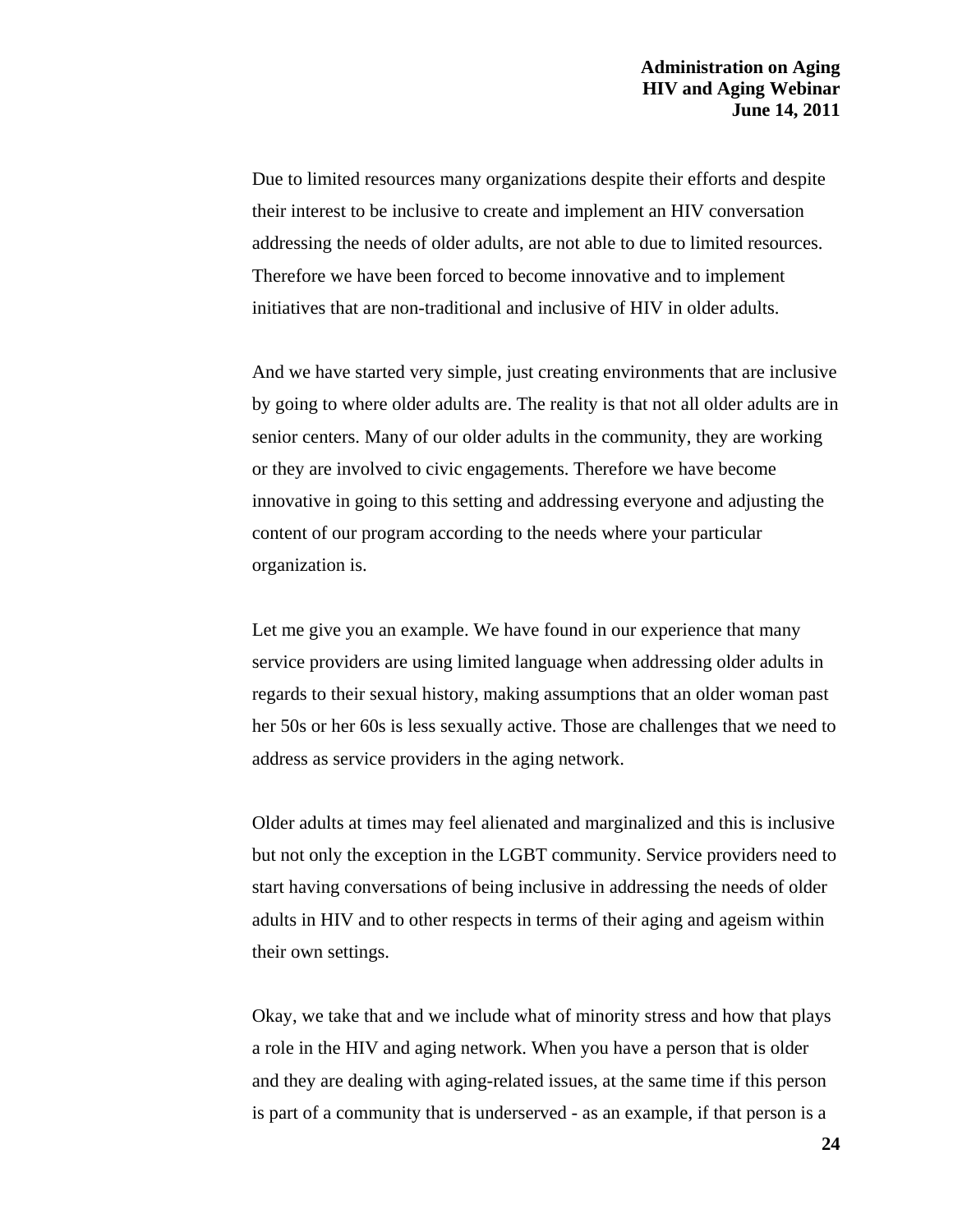gay, lesbian, bisexual, transgender person that is an added stress to their aging process.

And how those issues are being addressed by service providers at times we find that they are not directly referring to those issues and that creates a limitation to the way that we provide services and the quality of services that we want to offer and extend to that older person.

Language can be a barrier and also consistency of programming. So those that work in not-for-profit sectors at times consistency is a big issue in addressing the HIV aging community due to lack of resources and continuity of funding.

Some of the risk factors that in our experience working with HIV in older adults are not addressing sexuality and assuming that an older person is not sexually active. In many cases not having a plan that can be implemented consistently within organizations that could capture data and evaluation for us to know the impact that we have had as service providers addressing this community.

In closing, the aging community in not only New York City but across the country is being faced with many challenges. People are aging and they are dealing with other health-related issues. We need to incorporate HIV into the aging conversation.

It is a disservice to the community in the United States, particularly in the aging community, not to address HIV, not to ask the questions that will be able to open the doors to us service providers to find the information to better serve our individuals within our own organizations.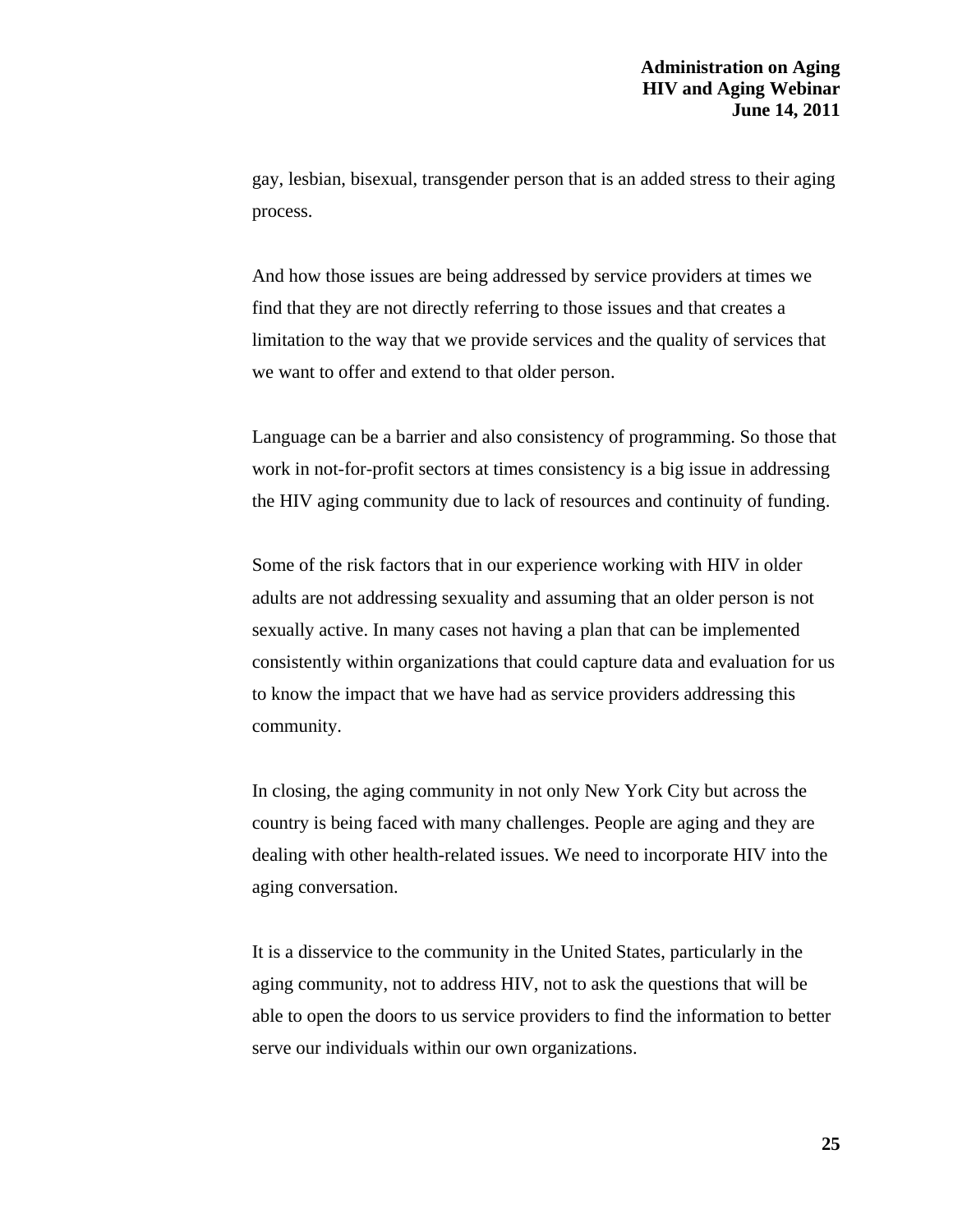This is an invitation to start that conversation. This is an invitation to everyone at the table to be inclusive of the HIV conversation to ask and to be able to address our older adult community in better ways and to serve them better.

Thank you.

Danielle Nelson: Thank you, Doreen. We appreciate you speaking today. Last but not least we have Mr. (Courtney Williams) who is a community planner for the D.C. Office on Aging in the District of Columbia. He has been with the office for over 20 years. His extensive experience with the D.C. Office on Aging includes the development, evaluation and implementation of studies, reports and special projects related to the local aging population.

> He has spearheaded policy and planning issues dealing with the issue of HIV in older adults since the late 1990s. He previously served as a board member of the National Association of HIV Over 50 as well as organized two local conferences on HIV and seniors.

(Courtney), I'd like to pass it over to you.

(Courtney Williams): Okay, thank you. We had a wonderful discussion today from all our speakers. The Triple-A's, the Triple-A's very important to older adults whatever because it's a way that they access service and provides a lot of information and assistance to older people in need of services.

> As we well know, the Triple-A solicits and contracts with private vendors for services, administer and reimburse funding, monitor programs and provide coordination of services and resources for persons over 60.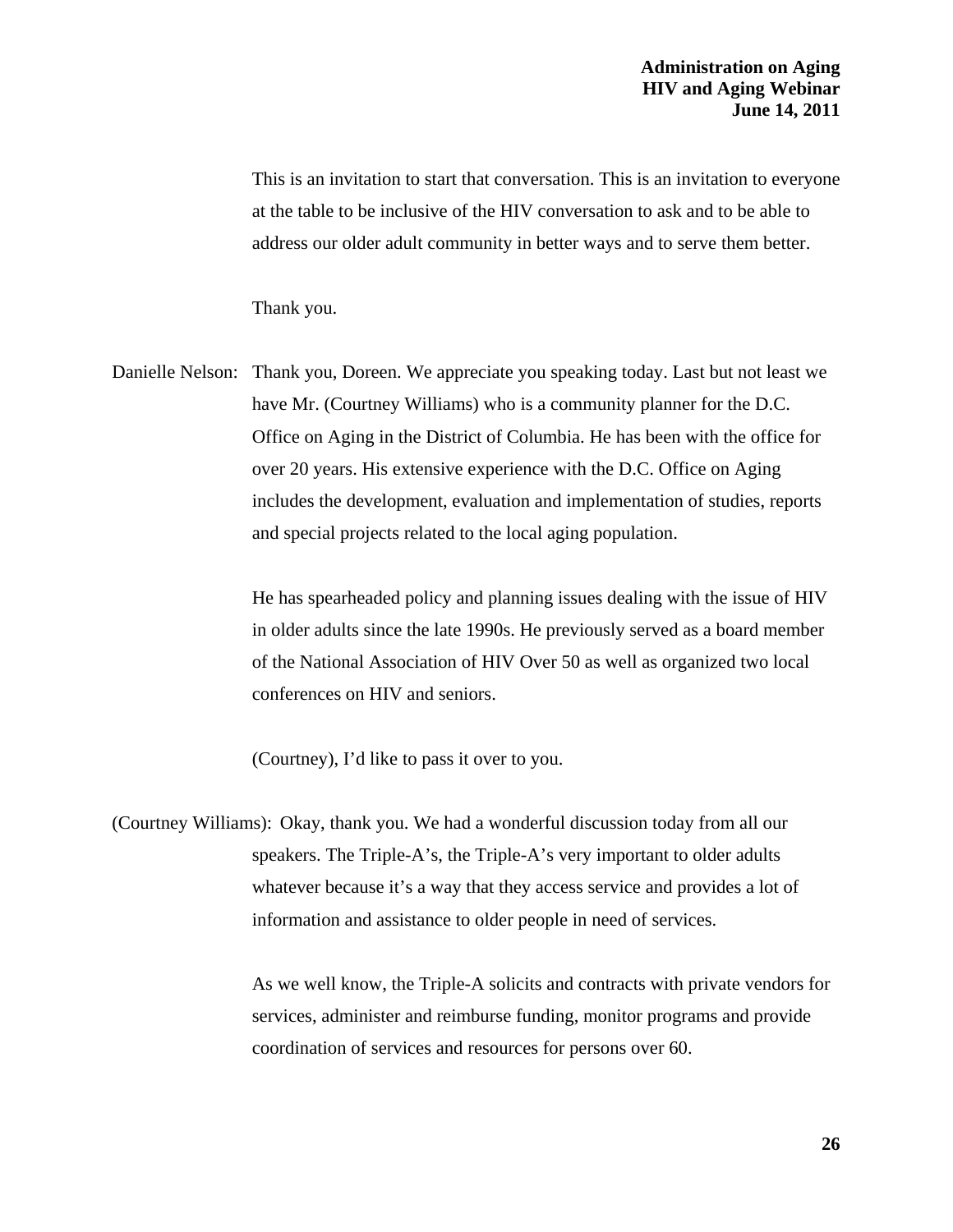The Triple-A's Area Agencies on Aging existed long before there was HIV so there's already a system set in place. Over the last year we developed an aging service network - an HIV service network but before that we had an aging service network which in the services now provided by the HIV service network are very similar to what the Triple-A's do now.

Now working with a Triple-A there's few things that I notice and things that I recommended for us to move forward in addressing the needs of our older population as this issue begins to impact them.

One of the issues always is how do we make the connection between our HIV and our service provider network. In most places, not all but some places there are two separate service systems and they don't talk to each other. They don't interconnect.

What I've tried to do over the last 15, 20 years is make the connections. I had some discussions between the two different service networks. In some cases even in our service system you have an organization that will provide new services for seniors but they're also providing HIV services also and they're two separate parts that don't talk to each other.

Now we've had two conferences dealing with HIV in older adults and the idea was to bring the two service networks together. The HIV service network has never talked with the aging service network.

As we see the numbers increase we get a lot of calls now from HIV service organization asking for our assistance in helping older clients. In the District of Columbia we've dealt with persons living with HIV and AIDS as old as 92 years old and we had a significant number of ones in their 70s.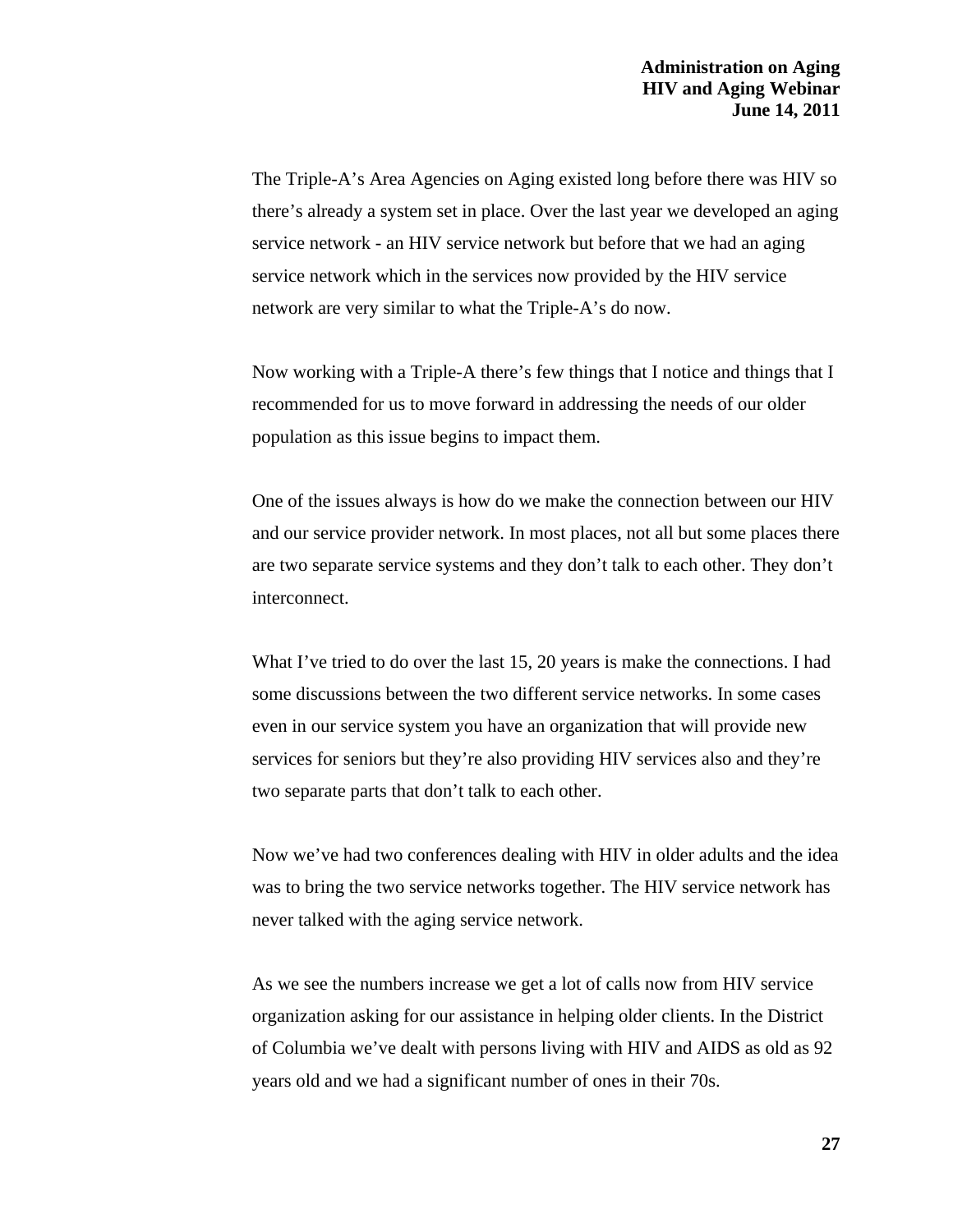We have been working and partnering with other agencies in HIV. We go to them and we try to advocate on behalf of the older population.

Now we recognize that the largest number right now currently of older adults is now in the 50 to 59 year range but eventually they're going to mature past that and they'll be eligible for our senior service network which starts at the age of 60.

Now we always have to warn them, what impact is that going to have on our service delivery as we stand now because you're eligible for two different service systems now. So what has happened is that we actually now begin to get persons who have gotten older with HIV but now need our help in terms of services.

I just had a situation over the weekend with our social workers is that because of the extreme heat the fire and EMS went into a home of an older person and discovered that this person is not only receiving services from the HIV community but also receiving services from the aging community and we have two service systems that didn't even know that we were both providing similar services.

Some services she was receiving from HIV services because she's matured into that. She started receiving HIV services when she was in her 50s; now she's in her 60s; now she's accessing our service system.

Also some of the other things that we're also looking at is how to provide ongoing training for our social workers in our network on learning more and more about HIV. One thing I want to talk about now is probably about since we had these two conferences, what have we learned?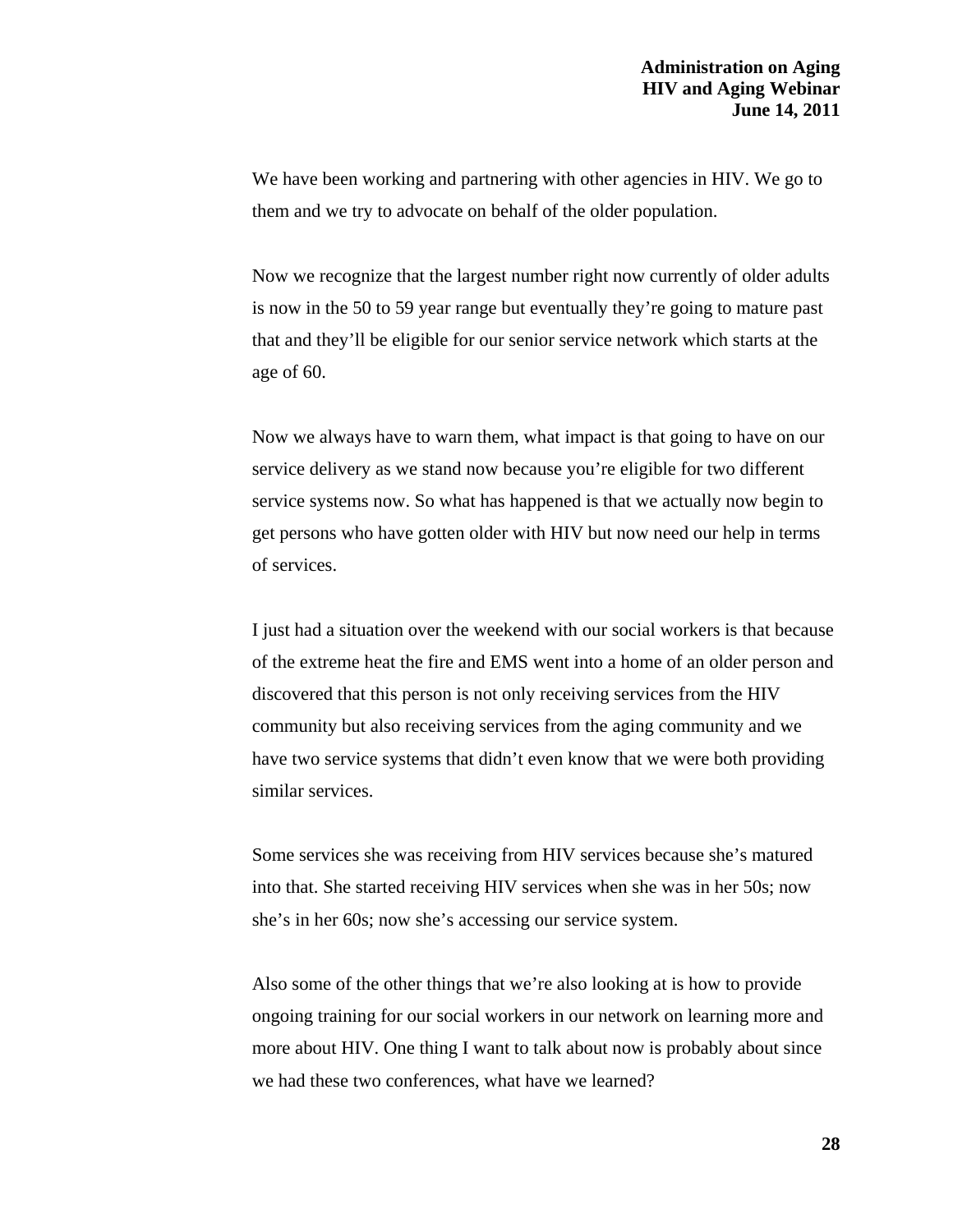We've come out with a series of recommendations to present to our health department since our health department has the lead on dealing with HIV and aging issues. So what we did, we came out with a series of recommendations for the city to enact to better provide support and services for persons living with HIV.

One of them, we wanted the health department is to start providing HIV prevention messages for seniors including, also make sure that they included new material brochures, pamphlet depicting older people who are effected by HIV.

Also making sure that this information is available at all of our special events and also at their special events too, health fairs. What we also require now when we do city-wide events for seniors and we do health screenings; it's part of our health screenings that we must have an HIV health screening at our special events.

Also we're looking at how, we have talked with the health department about the possibility of doing condom distribution at our senior wellness centers. Wellness centers are places where seniors, we have five in the city where seniors go for exercise I would consider like a Gold's Gym for seniors because they do a lot of different things there.

So we also want to develop a curriculum for volunteers and also for our network and also trying to teach other seniors and also other people that they come in contact about HIV.

It's so many different, I have like 30 different recommendations but those are some of the key ones. One thing we're trying to do is trying to get the health

**29**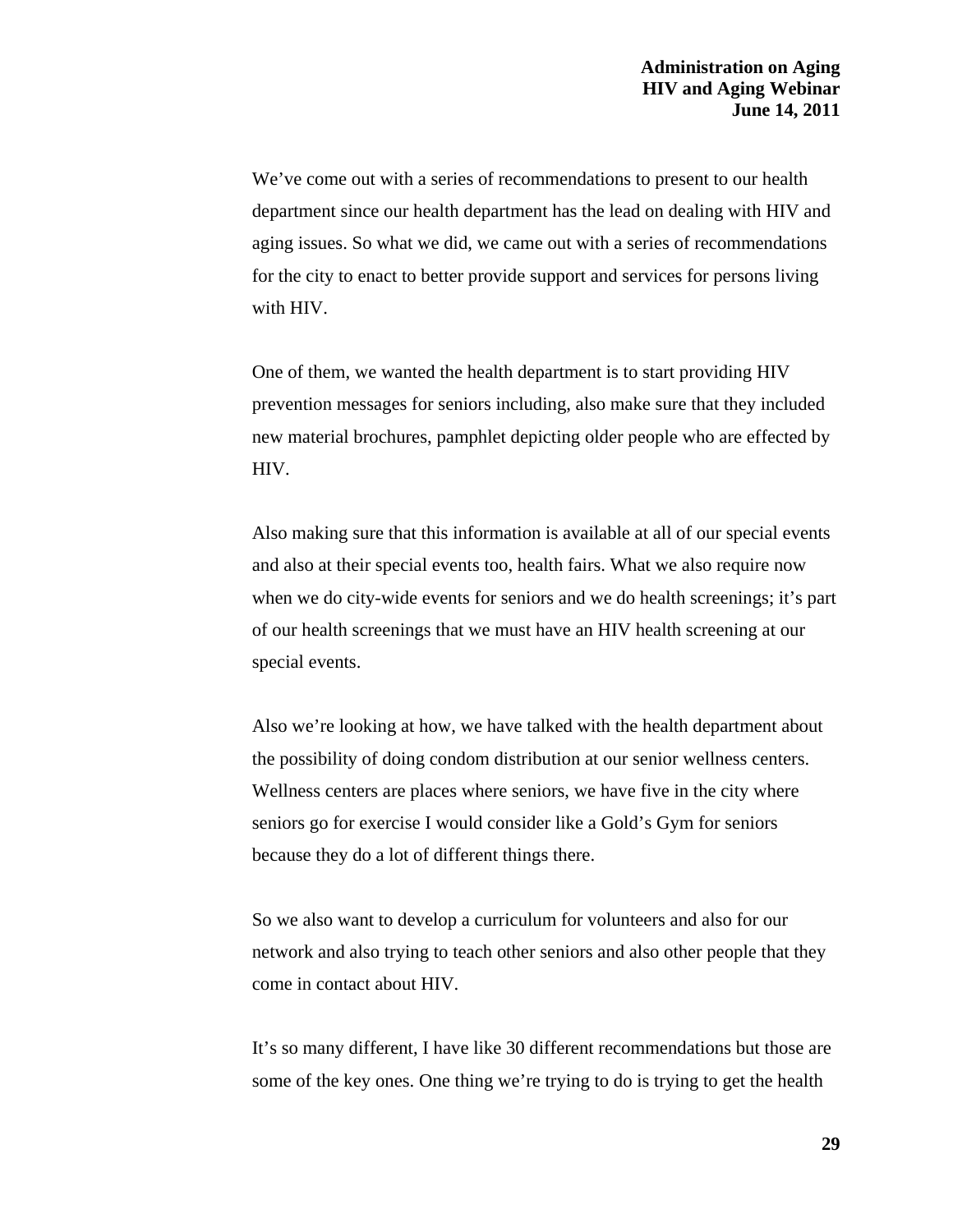department to understand that this epidemic is here, 3% of the population in D.C. is HIV-positive in D.C. so that would be considered an epidemic here.

So we want to try to get them to consider HIV of seniors as an emerging population for HIV infection and as evident by the growing numbers. We can show the numbers, how the numbers are growing as people get older.

The face of HIV at 30 is aging as you can see. Are we prepared for the next 30 years and that's something that we have to look at as an Area Agency on Aging. What impact will older people aging will have on our service delivery and are we prepared for that?

I think I want to open it up for questions now, okay?

Danielle Nelson: Wonderful. Thank you, (Courtney). I appreciate you speaking. I wanted to move to the next slide to show the resources available from each speaker's agency Web site. And again this PowerPoint will be posted on AOA's Web site.

> We have had several questions come in through the chat but I'd first like to turn things over to (Fran), our operator, to open the audio lines to queue up our questions from the phone lines.

Coordinator: Thank you so much. If you'd like to ask a question over the phone lines please press star then 1. Please unmute your phone and record your name. That will be needed so you know when your line is open.

> So again on the phone lines press star then 1 if you might have a request. Thank you very much.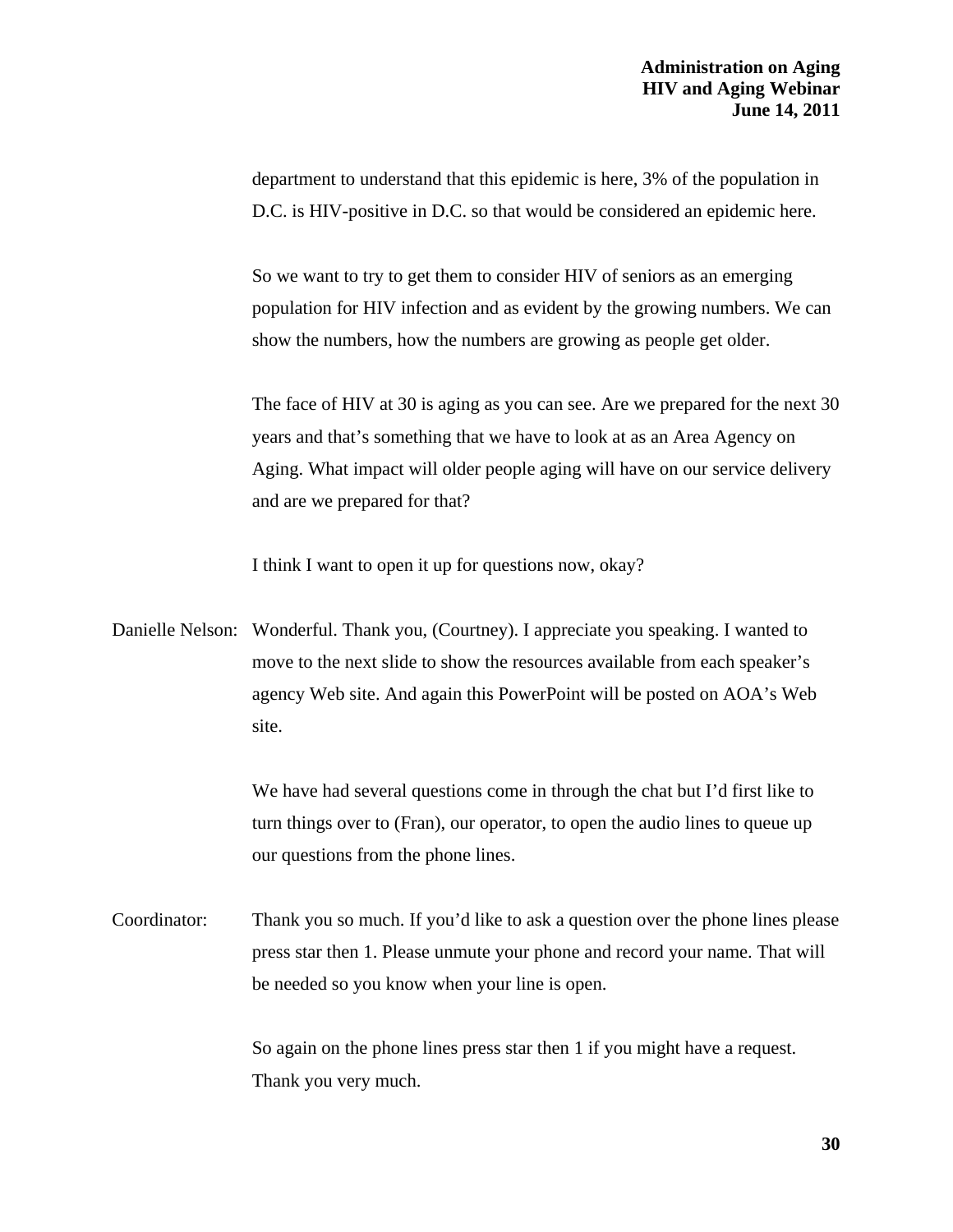Danielle Nelson: All right. And our first question in chat is for Steve and that question is, does ACRIA plan to make a presentation or poster at the upcoming International AIDS Conference in D.C.?

Stephen Karpiak: We certainly do. In fact we presented the first satellite meeting on HIV in Aging at the past meetings on HIV and Aging in Vienna. So as the issue grows, so does our work so absolutely.

Danielle Nelson: Wonderful. Our next question has come in and that question is, and it's whoever of the speakers would like to take it; what are the critical needs of older adults for HIV prevention and education or HIV care? Is HIV prevention and awareness issue among gay male seniors the same as is it different for non-gay seniors?

Who would like to take it?

Doreen Bermudez: Doreen will take it. Thank you for your question. The HIV prevention and education messages across the board for both gay male seniors or non-gay seniors is the same one. When we do prevention education we talk about how to be protected whether you are gay or not.

> So that message is basically the same however critical needs of older adults are different from the younger community and that is because older adults are also dealing with aging issues and other critical illnesses that come with age.

> So we have to be very careful when we talk about HIV prevention and how do we incorporate and integrate the aging conversation and education within the HIV component.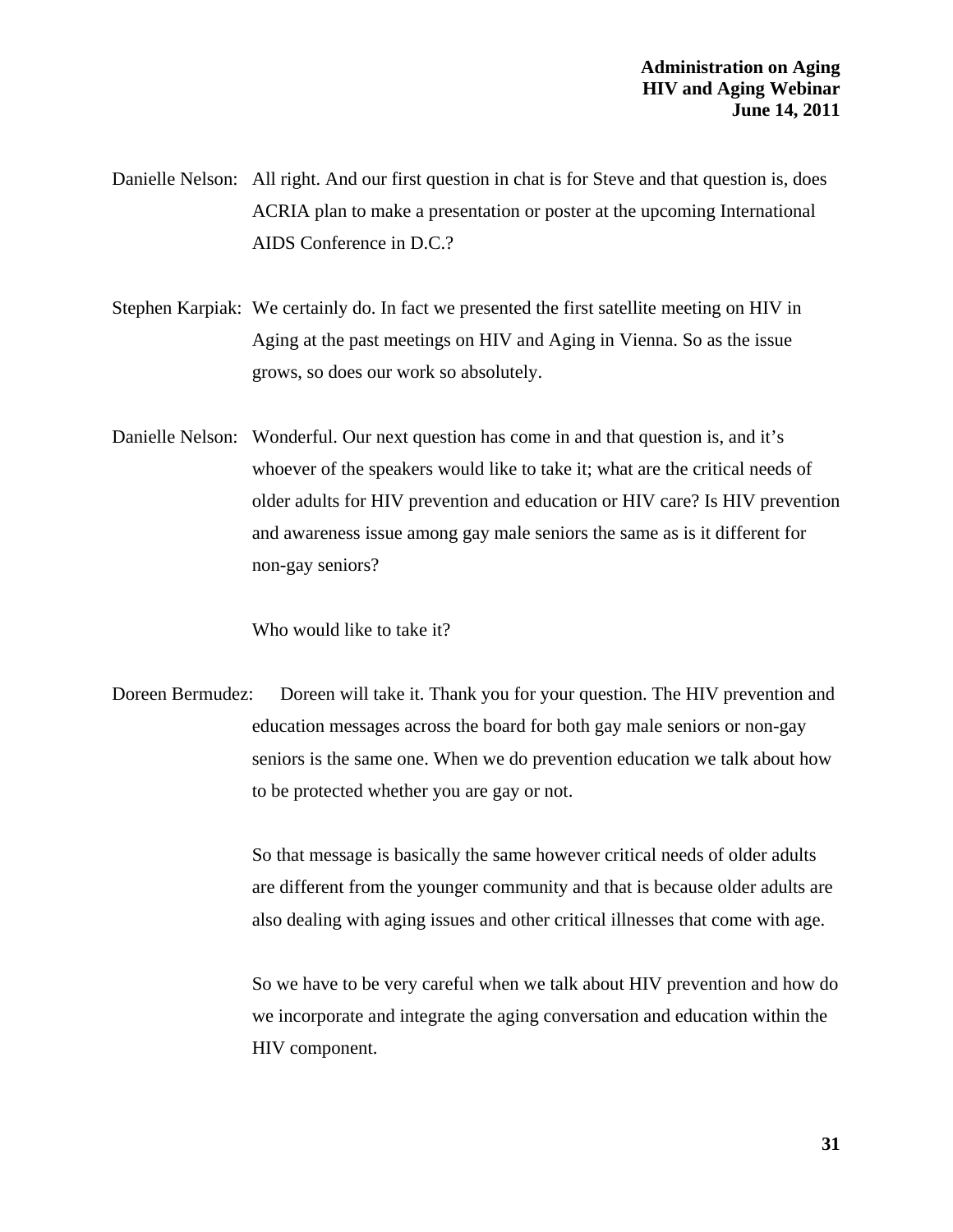Danielle Nelson: Great. Thank you, Doreen. We have another question that's come in through chat and this question is for Jane. Jane, the CDC recommends HIV testing for people of ages 13 to 64 during regular blood screening. What do you think it should be and how should older adults over the age of 64 approach this testing with their physician?

Jane Fowler: Well, I think it should certainly, the age should be...

Danielle Nelson: Jane, could you speak up just a little?

Jane Fowler: Yes, I'm sorry. The age should certainly be higher than 64 I believe. A lot of us do. We were surprised at the recommendation from the CDC. We know it's not a mandate but it's a recommendation.

> If a person thinks there's a need for a test and I personally think it wouldn't hurt if everyone had a test, then the person - the patient/client visiting a provider should request the test. It's just not going to be automatically offered as part of a blood screening if you're over 64. If you're under 64 it will be.

Again it's not mandated, it's recommended but if it is recommended and for some reason if a woman or man say at age 60 doesn't want the HIV test included in the blood screening, he or she can opt out.

- Danielle Nelson: Great. Thank you, Jane. That is all the questions we have from chat at this time. You can continue to send them through the chat function but now we'll go to (Fran) for our audio questions.
- Coordinator: Again thank you. Our first request over the phone lines from (Dale Mitchel). Your line is now open.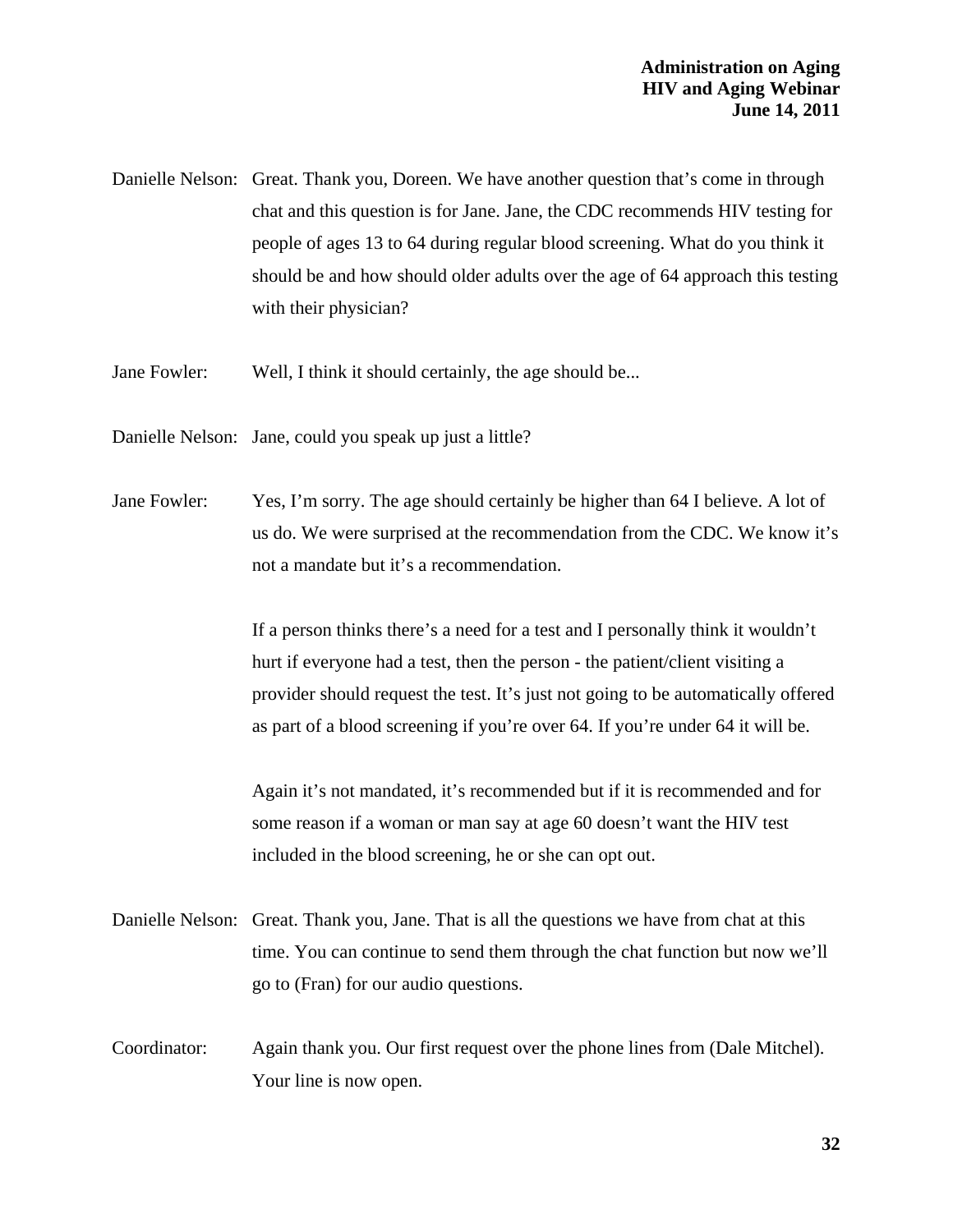(Dale Mitchel): Yes, hi. I was particularly struck by the first presenter who said that there had been no prevention education targeting older adults while at the same time it's a significant age cohort for new infections.

> And it occurs to me that AOA itself could be an important transmitter of safe sex education for the elderly population. Title III of the Elder Americans, Older Americans Act funds a whole plethora of services including congregate meal sites all around the country which could be vehicles, very effective vehicles I would imagine for safe sex education for older people.

I'm just wondering how the panelists feel about the federal government and particularly the Administration on Aging taking a more forceful and interventionist role in this area.

(Courtney Williams): This is (Courtney) with the Office on Aging. Since I actually do work for Area Agencies on Aging and we do interact with the Administration on Aging, I'm of the opinion that, you know, they could do more and one of the things they could do is, they could do more funding, special project funding for initiatives that maybe a Triple-A might want to undertake for education.

> But also right now since you do have the congregate meal sites and you're supposed to provide activities we encourage our providers and we work with them to make sure that they do HIV education at the senior centers, whatever, and it's important to have someone in a lot of cases in here in Washington we've been blessed to have people who look like them who can go out and talk to them about HIV.

> It's the easier thing for them to deal with to better understand if they see someone who looks like them. The only challenge, the big challenge is that we have now we really don't have a lot of good materials that we can hand, to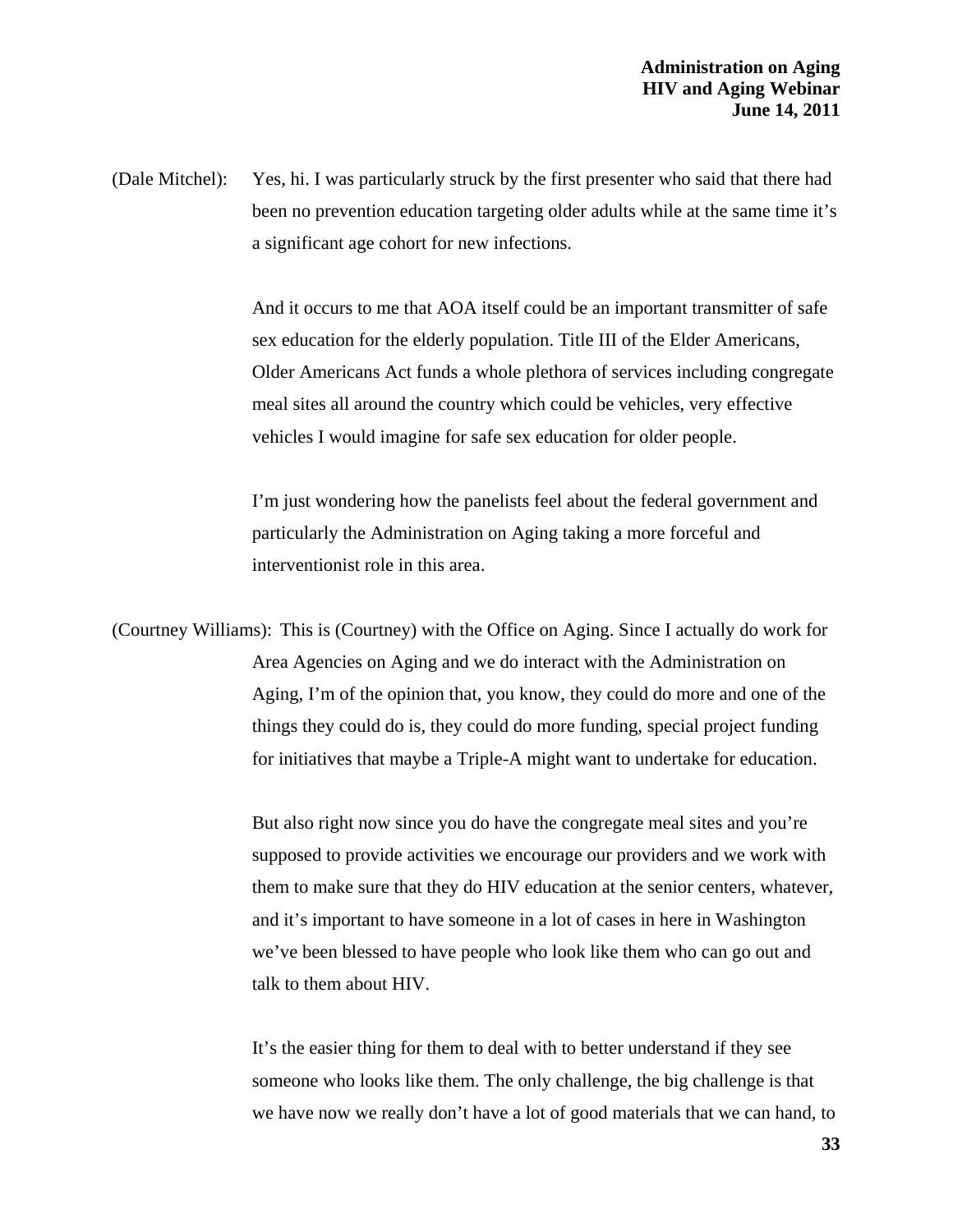give to people. We can have people go out there and talk to them but we also need to kind of reinforce that you are affected or infected by HIV particularly in this city.

(Greg Case): (Bill), this is (Greg Case) with the Administration on Aging and let me just take a minute to try and answer your question as well.

> While we don't have any funds in the Older Americans Act dedicated specifically to the use of HIV in Aging outreach and programming, the Title III-B dollars can be used for that kind of purpose and we have done a number of things over the years to encourage Area Agencies on Aging like in D.C. but there are a number across the country that have engaged in activities around HIV and older adults both prevention and treatment.

> We have not had any discretionary opportunities for HIV in Aging but as you probably know, the discretionary funds that we've gotten in recent years have been very limited and have made it difficult for us to do that. So we appreciate the comment and will appreciate any assistance that any advocates out there can give us in helping us to secure dedicated funding that we could direct directly do activities around HIV and AIDS.

(Courtney Williams): This is also (Courtney) again, is that I think the area agencies on aging should look at actually applying for some of these around (unintelligible) planning grants and also as they get more involved in it, they can advocate that the agencies that provide funding for HIV services fund Area Agencies of senior programs to address this issue.

> But there is some funding out there, it's just a matter of what we've done here in the Office on Aging, we have partnered, we've given letters of supports and we also have partnered with non-profit organizations that's providing services,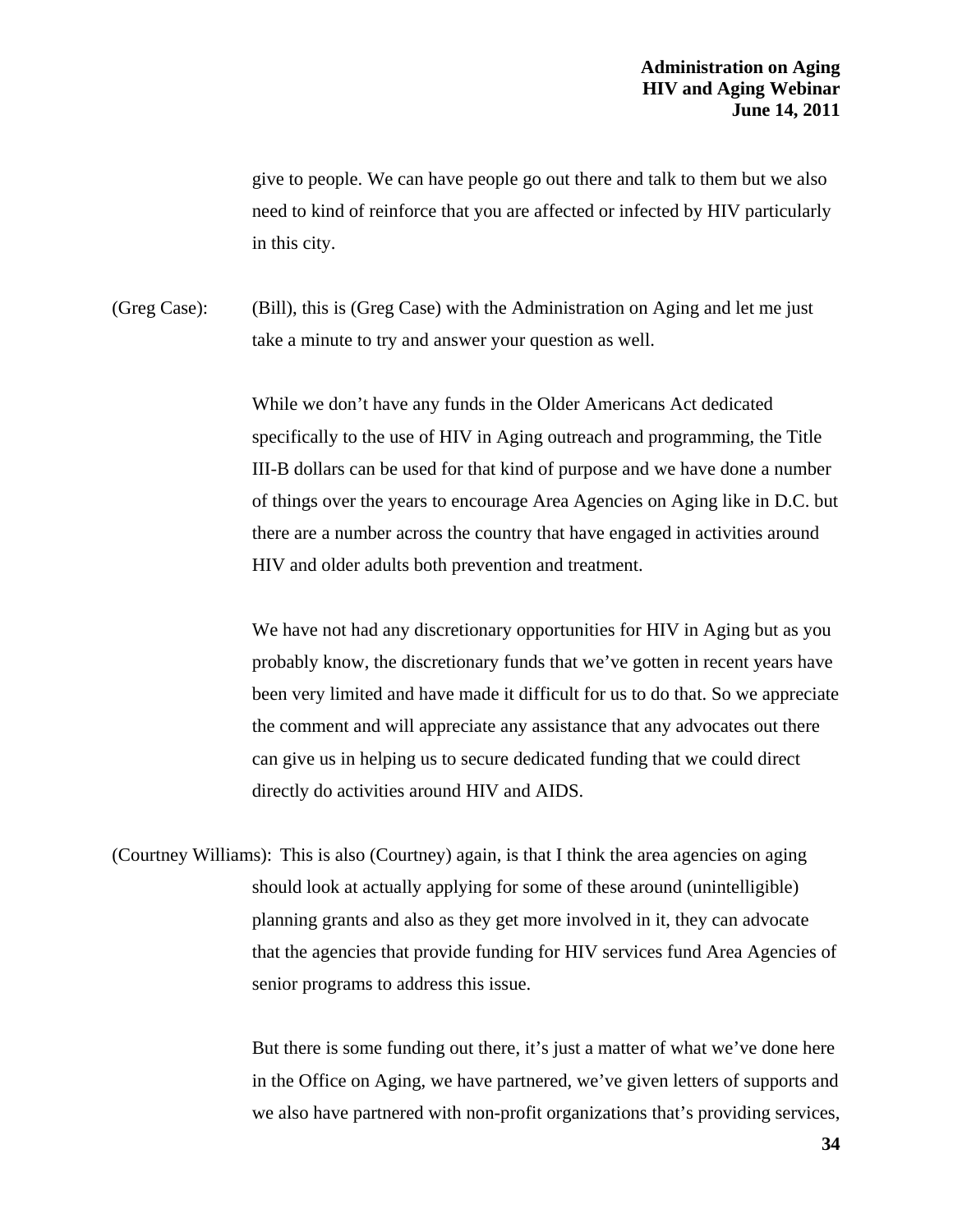HIV services, to say that we will give them access to our senior programs and also assist them in providing training for our case managers and social workers because there is funding out there. It's just you have to be a little innovative. As Doreen said, you have to be a little bit innovative and creative.

One thing we did is that we worked with one of our sites to do a senior AIDS education quilt. We had seniors do a big quilt and at the same time they were educating themselves.

Or to hold workshops about dating over 60; seniors will come to a workshop that says dating over 60. They most times won't come to a workshop that says HIV and seniors so you have to be a little creative in the way you approach seniors and also even how you deal with the churches here.

Danielle Nelson: Thank you, (Courtney). (Fran), do we have another audio question?

Coordinator: Yes, we have a few. Now (Mary Hurlburt), your line is open, ma'am.

(Mary Hurlburt): Thank you. Actually I do work with the Area Office on Aging in Ohio but I have been a 15-year researcher for HIV in seniors. I have to agree; we have seniors which I am one now, do the best going out talking to groups.

> But we have a very proactive state here for volunteers and community services but as they were saying, very little funding is available anymore. My biggest thing though and Jane already answered this as the recommendation. We all were just absolutely floored when CDC came up just to 64.

> I'm going to add a little bit more than that. We that are in the HIV prevention community here are also trying to get that as part of routine health assessment for any age and then opting out, as she said.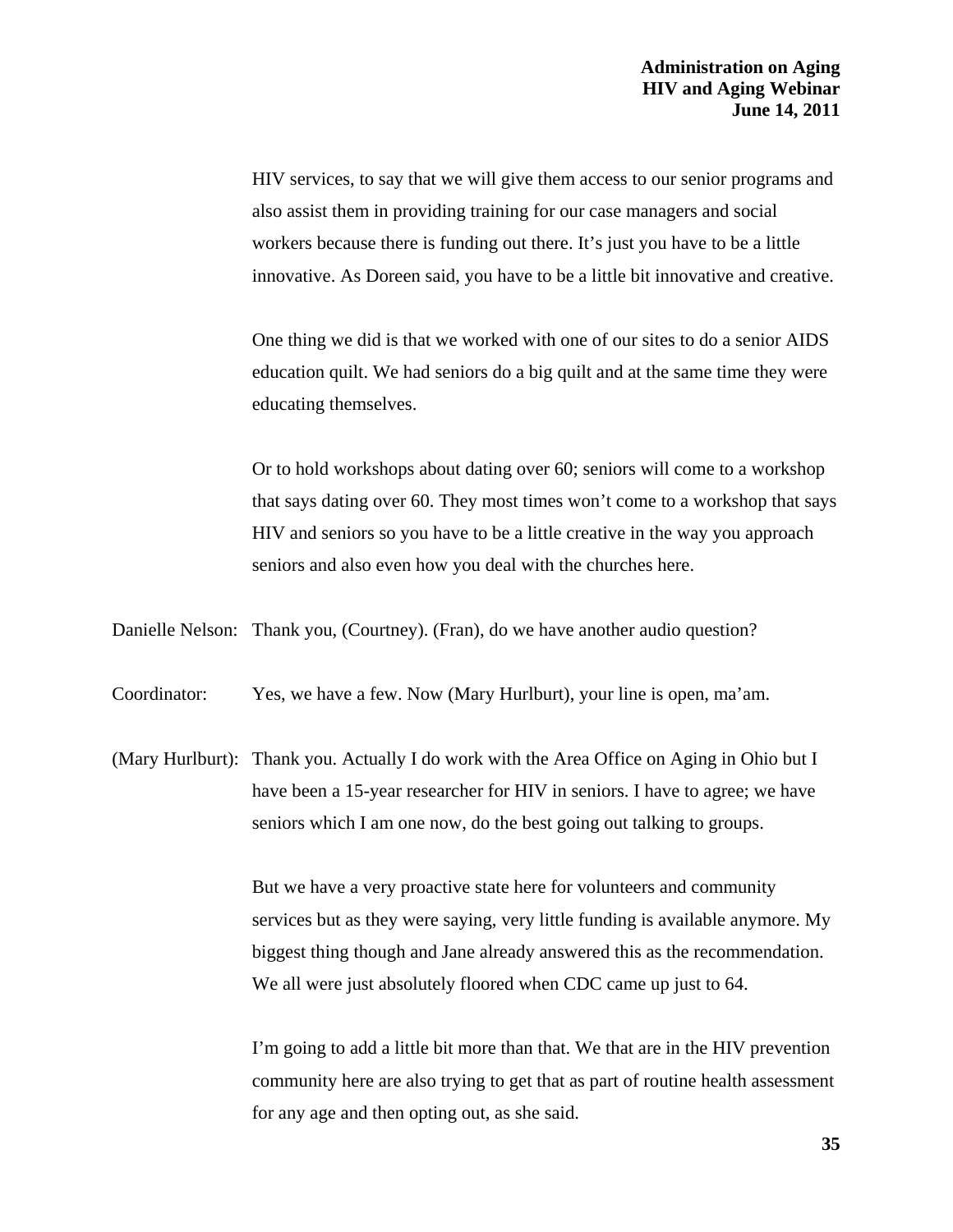Unfortunately I know in Ohio there's state laws as was probably every state has different laws referring to this, you know, what they can and can't do. So anyways I just - since I was already on when Jane talked it was, you know, she's the one that started me researching this actually 15 years ago when I was working on my under-grad so thank you.

Danielle Nelson: (Fran), do you want to take the next question?

Coordinator: Of course. As a reminder, star then 1 if you might have a request and my last at this time from (Stephanie Bates), your line is open.

(Stephanie Bates): Hi. I'm actually with an Area Agency on Aging in a rural county in Western New York and I have two questions. The first one is, do you know where I can find statistics by counties in New York by age of HIV diagnoses, AIDS diagnoses?

> The other question I have is, there's a big push in New York State for the chronic disease self-management program out of Stamford. Have there been any discussion with that group to speak specifically to living with HIV and AIDS and implementing that in their curriculum or maybe having a separate curriculum focused primarily on HIV and AIDS?

Stephen Karpiak: This is Steve. Being from New York I think if you're going to go down to the county level you'd have a problem finding that kind of (unintelligible) data although it can be requested.

> And I don't know of any contact with the chronic disease management group you mentioned although it's going to be necessary because really managing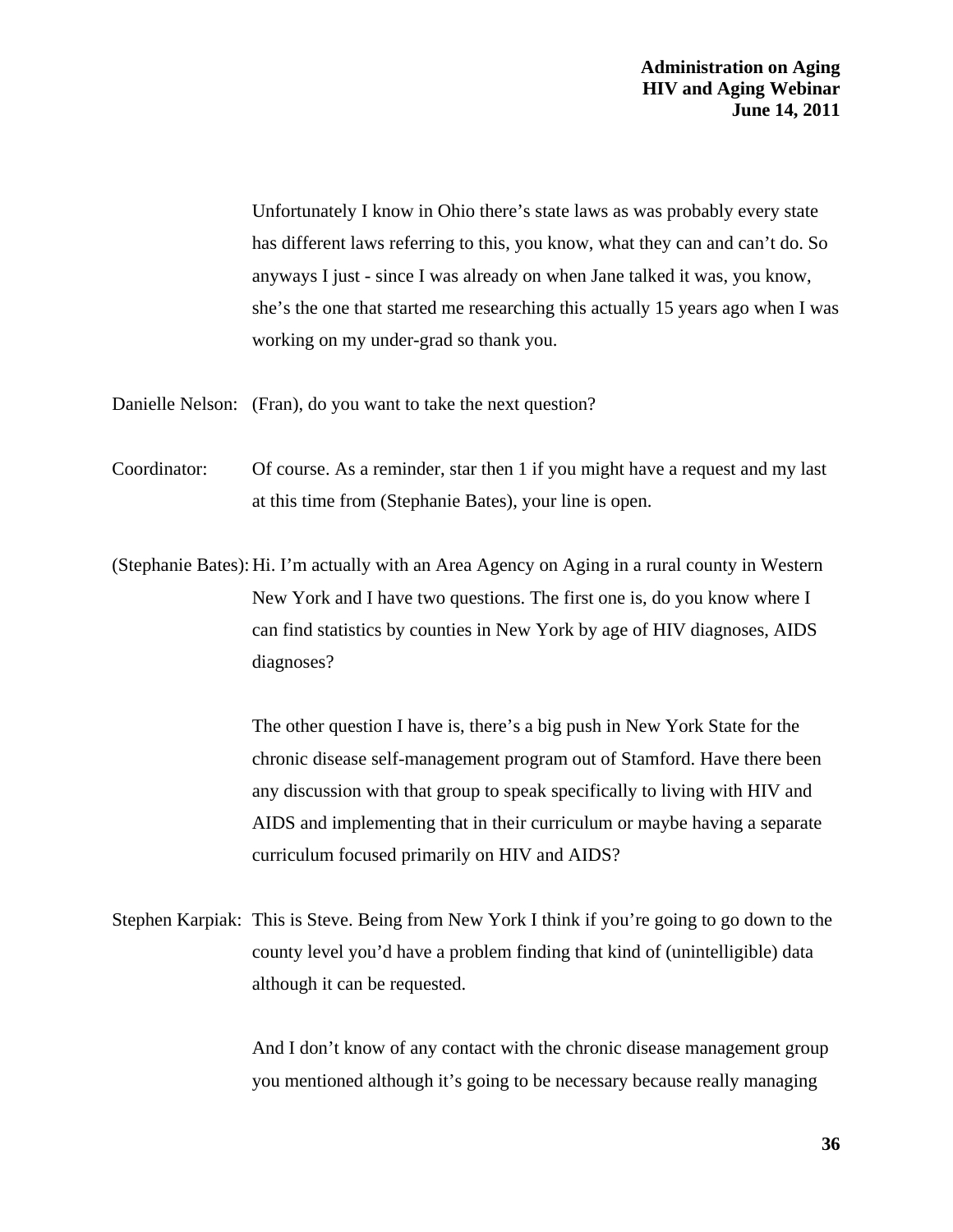multiple chronic diseases is going to be the challenge of the healthcare profession.

(Greg Case): In terms of the chronic disease self-management program, (Stephanie), we'll follow up on that. We're not certain if there's been anything specific to that or not. We see no reason why people living with HIV as another chronic illness can't participate in chronic disease self-management programs but whether or not there's been any specific work in that area, we're going to look into it.

> And if you will just email Danielle Nelson whose email address will be given in the very last slide of this presentation so that we know how to get a hold of you, we'll be back in touch about that.

(Stephanie Bates): Great. Thank you. They have a separate program for diabetes so, you know more support programs specifically around that so I didn't know if they wanted to do the same type thing with HIV and AIDS or include it which it should be included with the group as a whole as well.

- Danielle Nelson: All right and we have a question that's coming from chat for Steve. It says I do research regarding adherence to HAART. Earlier you said that those who take HAART successfully will not get AIDS. Did I hear this correctly? Is it safe for me to tell participants in a (unintelligible) intervention that they will not get AIDS or is it better to say that it will slow the progression?
- Stephen Karpiak: If they're adherent and they haven't had an AIDS diagnosis already they should not progress to AIDS. The treatments are very effective as long as folks as adherent.
- Danielle Nelson: And we have another question. This is for any of the presenters who would like to take it. Is AARP helping to prevent HIV among seniors? Is it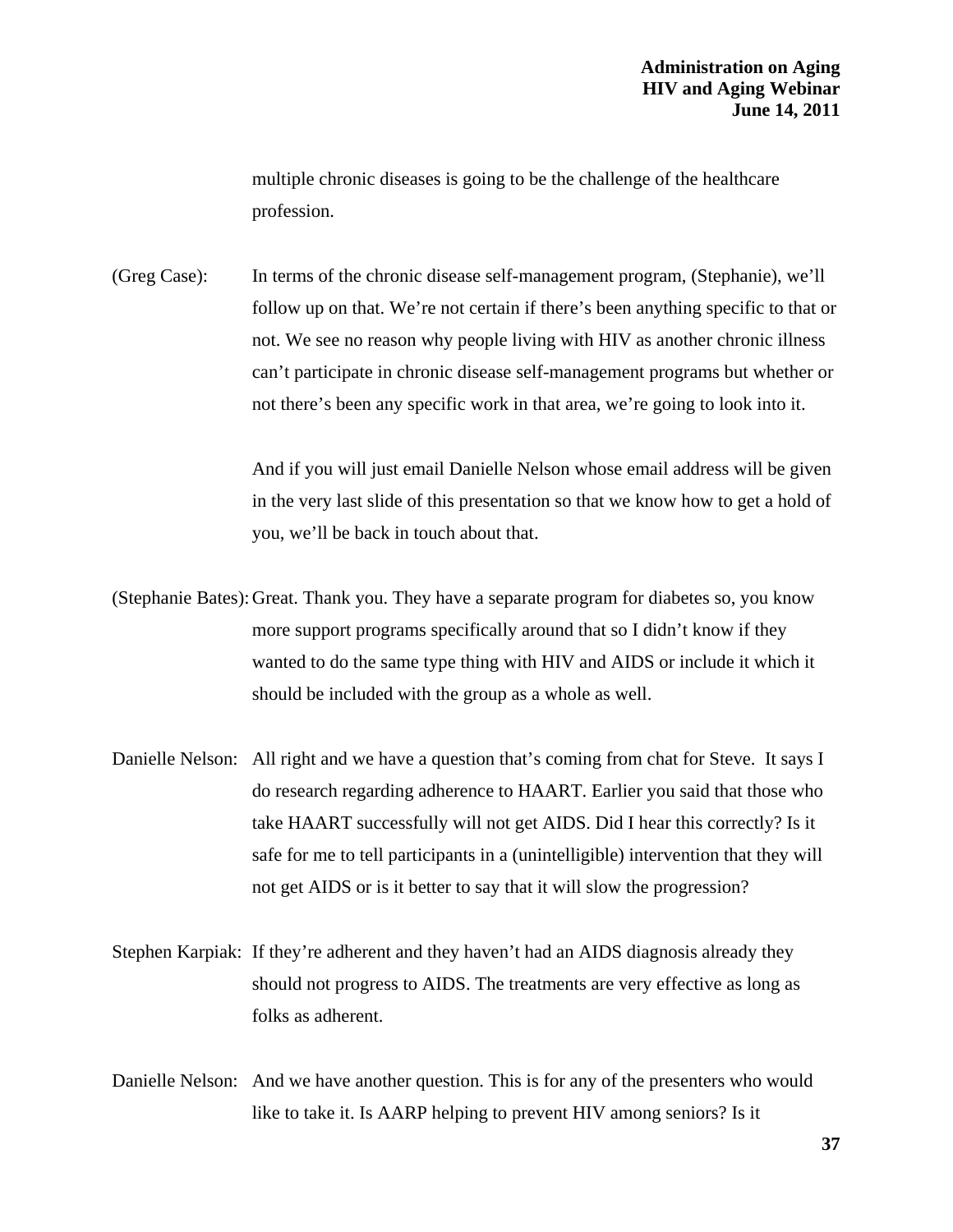advocating for increased funding of HIV prevention programs for seniors? Does anybody know?

Stephen Karpiak: This is Steve. I can speak to that. They've been actually very supporting. They've had a series of articles and a major article in their last magazine and has just launched a portal which probably Doreen can speak to more about aging and HIV in the elderly community. They've certainly been an ally.

(Courtney Williams): Yeah, they put out one of the first videos dealing with HIV in older adults over 10 years ago. They call it, It Could Happen To Me. And also they did a manual on HIV and its impact on older women so they have done some things in HIV.

Doreen Bermudez: Yes and yes absolutely (unintelligible). AARP's been very supportive of the gay, lesbian, bisexual and transgender older adult community, just recently launched a portal addressing the needs of this community.

> We look forward to their continued support and again integrating the conversation of HIV in Aging.

Jane Fowler: AARP will be publishing some brief profiles and pictures in its next issue which would be I think July/August about the 30th anniversary of HIV/AIDS in this country in older people.

Danielle Nelson: Great information. (Fran), do you have any questions from the audio lines?

Coordinator: Yes, I do. (Hope Barrett), your line is open, ma'am.

(Hope Barrett): Hello. I just wanted to put out there that (Center and Halstead) which is based in Chicago recently produced a video for older adults over 50. It's an HIV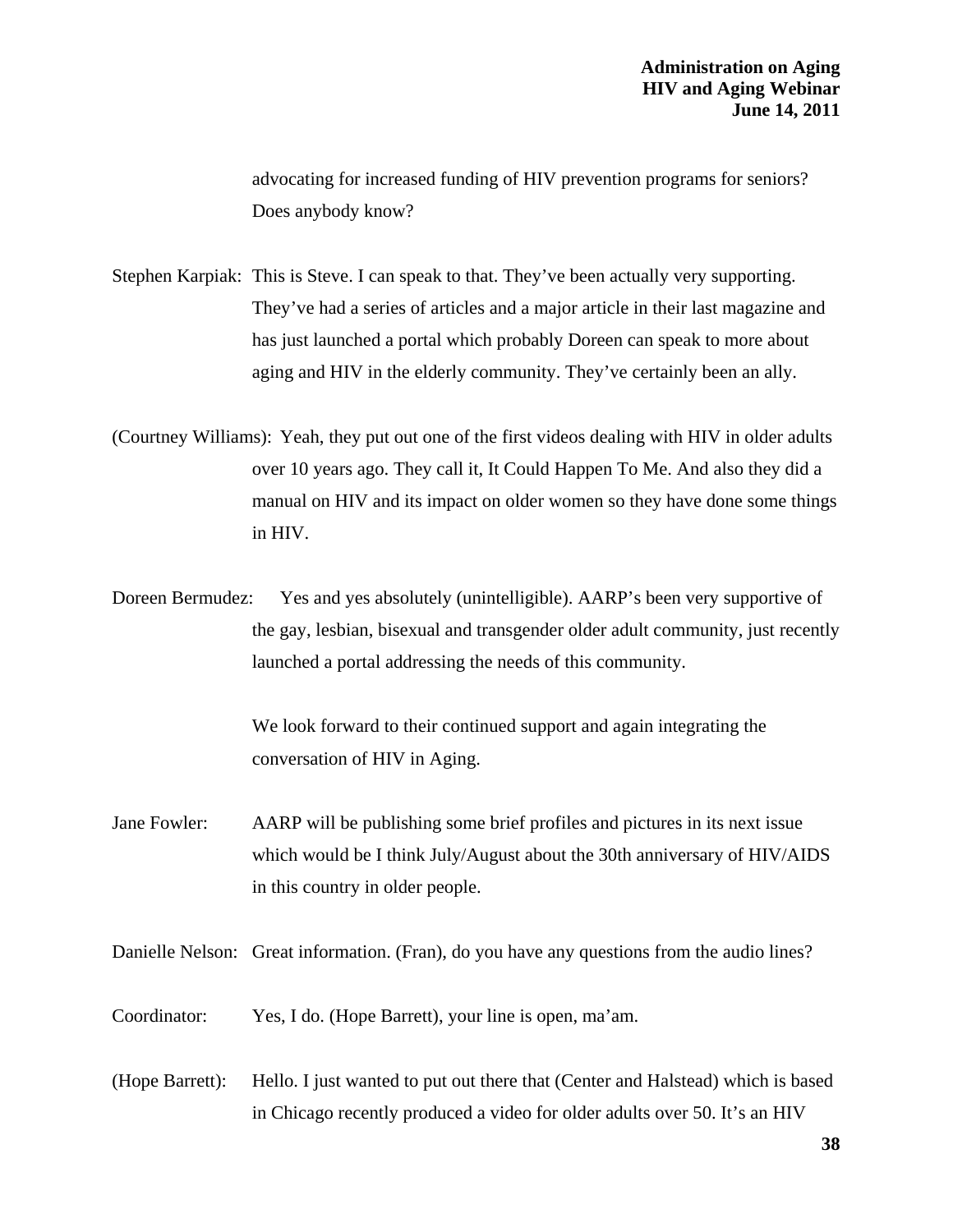prevention documentary. It's about 30 minutes long and profiles the lives of three LGBT older adults who are living in (unintelligible) with HIV.

The film will be available shortly. We're going to post it on our Web site. You can get a preview of it on YouTube if you enter Aging Positively and that's spelled P-O-Z-I-T-I-V-E - how do you spell positively - yes, P-O-Z-I-T-I-V-E-L-E. So I just wanted to put that out there that there's an additional resource for folks to use in talking about older adults and HIV.

- Danielle Nelson: Thank you. We have another question that's come in from chat. As the founding national leader for national HIV and AIDS in Aging Awareness Day, the (ACE) Institute encourages collaborative partnerships to address prevention, education and awareness regarding HIV in Aging. What success have any of the presenters had in working with other target groups and who would you recommend working with at the local level to implement activities on or around the September 18th event?
- Doreen Bermudez: Hi, this is Doreen. Some of the suggestions that I can give you in partnering with other organizations around this day is working with your local Triple-A but also the local senior centers and service providers that are uniquely to be all the adult community.

It can be challenging in partnering and doing activities around addressing HIV and that is due to stigma and what I like to call what is the ripple effect on HIV and how older adults may perceive today what HIV is and how you are at risk. We should talk about the need to continue education around this topic.

But definitely work with your local service providers, you know, within the aging network. And again it is just key of the consistency of programming and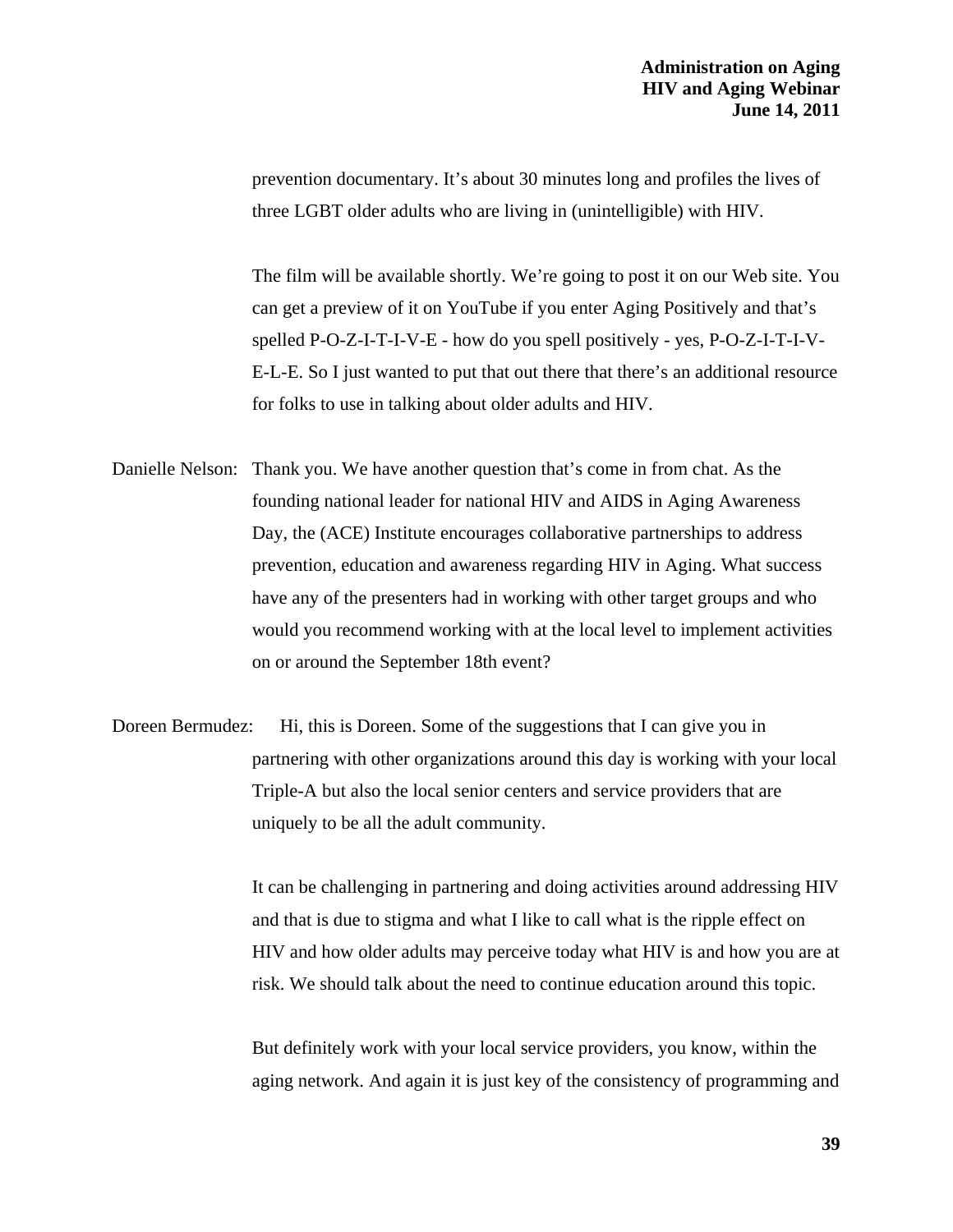continuing and implementing the type of conversations and programs around HIV in older adults.

Thank you.

Stephen Karpiak: This is Steve. I may mention also congregations, many congregations in certain communities - I know Baltimore especially but also here in New York - have begun to recognize this issue and that within their congregations, that seniors who are positive as well as not and who are at risk. And since the congregation's a touchstone for these communities, I think they are willing to and will engage particularly those who have already gotten into the issues of prevention.

(Courtney Williams): In D.C. we plan on having an event in September for HIV in Aging. What we plan to do is help the health department would have developed the materials that we can distribute out to the general public about HIV in older adults so that's what we plan on doing on that particular day and also having an event at each one of our wellness centers around the city focusing on some aspect of HIV in older adults.

Danielle Nelson: Great. (Fran), we're ready for the next audio question.

Coordinator: I have no further questions on the phone lines.

Danielle Nelson: We have no further questions on chat. With that I would like to thank all of our presenters on today's Webinar and also everyone that tuned in, we appreciate your time. If you have any additional question please feel free to email me. That's [danielle.nelson@aoa.hhs.gov.](mailto:danielle.nelson@aoa.hhs.gov) Again thank you and enjoy the rest of your day.